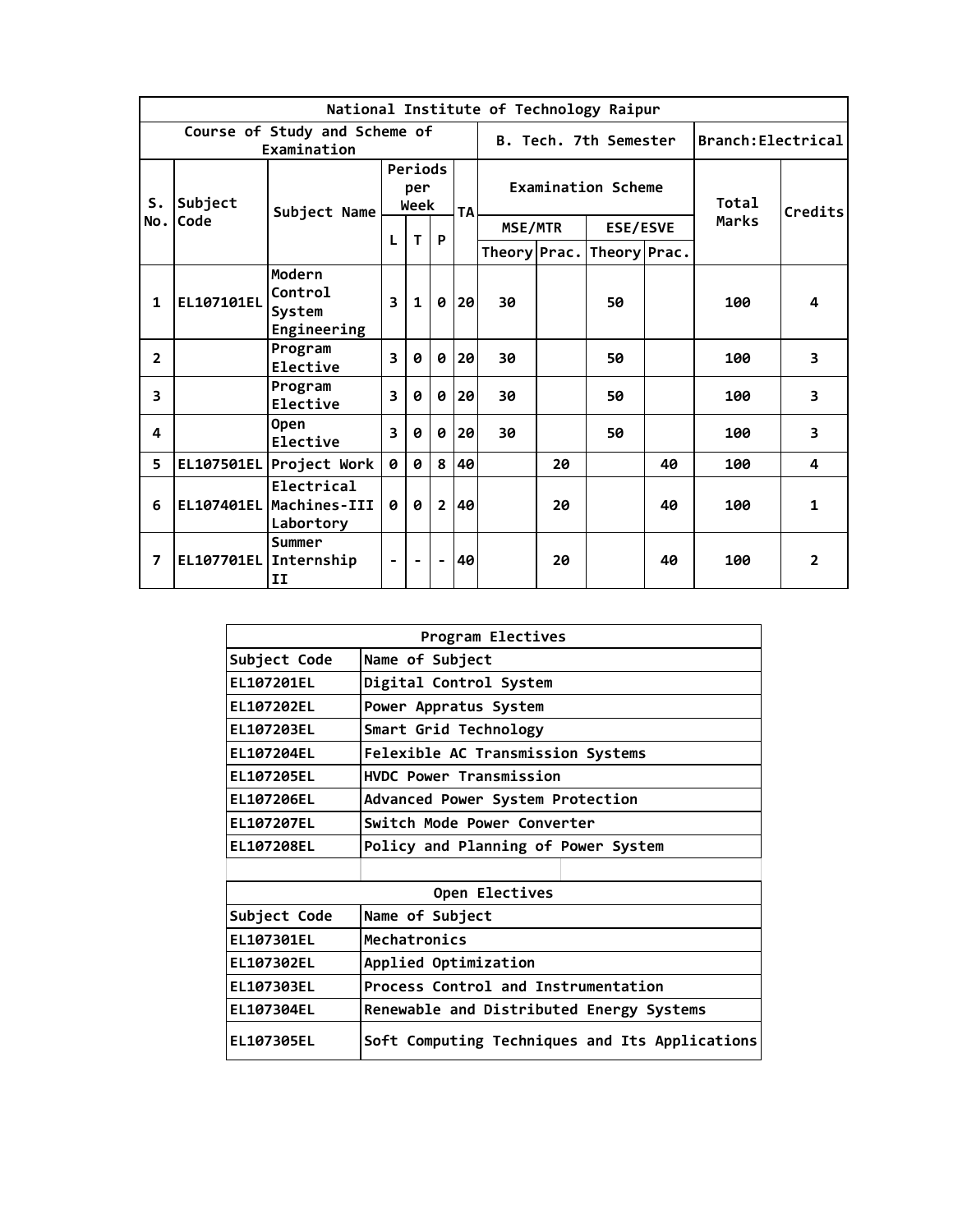# Modern Control System Engineering Fig. 5 and the semester,

# Fourth Year]

# Course Description

Offered by Department Credits Status Status Code Electrical Engineering 3-1-0, (4) Program Core EL107101EL [Pre-requisites: Mathematics-II MA10I002MA, Mathematics-III EL103105EL]

# Course Outcomes

On successful completion of the course the students will be able to:

- 1. Explain the advantages of modeling engineering systems in time domain by state space analysis.
- 2. Demonstrate basic nonlinearities and analyze stability of nonlinear systems.
- 3. Design the controllers using state space approach.<br>4. Design of optimal controllers for linear systems.
- 4. Design of optimal controllers for linear systems.
- 5. Illustrate the representation, analysis and controller design in digital domain.

#### Course Content

#### Unit 1 State Space Analysis

Introduction, State variable representation, Eigen-values and Eigen-vectors, Conversion of state variable models to transfer functions, Conversion of transfer function to different Canonical forms, Solution of state equations, Controllability and Observability, Kalman's and Gilbert's tests of controllability and observability, Effects of pole-zero cancellation.

#### Unit 2 Control System Design Using State Variable Methods

Introduction, State variable feedback structure, Pole Placement Design, Ackermann's formula for pole placement, Design of servo systems, Concept of observer, Design of full and reduced order state observers.

#### Unit 3 Discrete Control System

Introduction, Advantages of digital control, Basic computer control scheme, Principles of signal conversion, Impulse sampling and data hold, Reconstruction of original signals from sampled signals, Pulse transfer function, Mapping between the S-plane and the Z-plane, Stability analysis using bilinear transformation methods, Jury's stability test.

#### Unit 4 Non-Linear Control System

Introduction, Common types of nonlinearities, Comparison of linear and non-linear systems, Properties of non-linear control systems, Liapunov stability analysis of linear and non-linear systems, Second method of Liapunov with four stability theorems.

#### Unit 5 Optimal Control System and System of the Unit of the Unit of the Optimal control problem,

Classification of optimal control problems, Performance measures for optimal control problems, Selection of performance measures, Static optimization problem formulation, Direct method, Lagrange multiplier method, Optimization without constraints, Optimization with equality constraints.

# Course Materials

## Required Text: Text books

- 1. I. J.Nagrath and M.Gopal," Control System Engineering", New Age International Pvt. Ltd., Sixth edition 2018.
- 2. Benjamin.C. Kuo,"Digital Control Systems", Oxford University Press, Second edition, 2012.

## Optional Materials: Reference Books

- 1. D. Roy Choudhury, "Modern Control Engineering" , Prentice Hall India Learning Private Limited, New title edition, 2005.
- 2. K.K. Agrawal, "Control System Analysis and Design", Khanna Publishers, First edition, 2004.
- 3. M.N. Bandyopadhyay, "Control Engineering Theory and Practice", Prentice Hall India Learning Private Limited, 2002.
- 4. Ajit. K. Mandal, "Introduction to Control Engineering: Modeling, Analysis and Design", New Academic Science Ltd, 3rd edition, 2016.

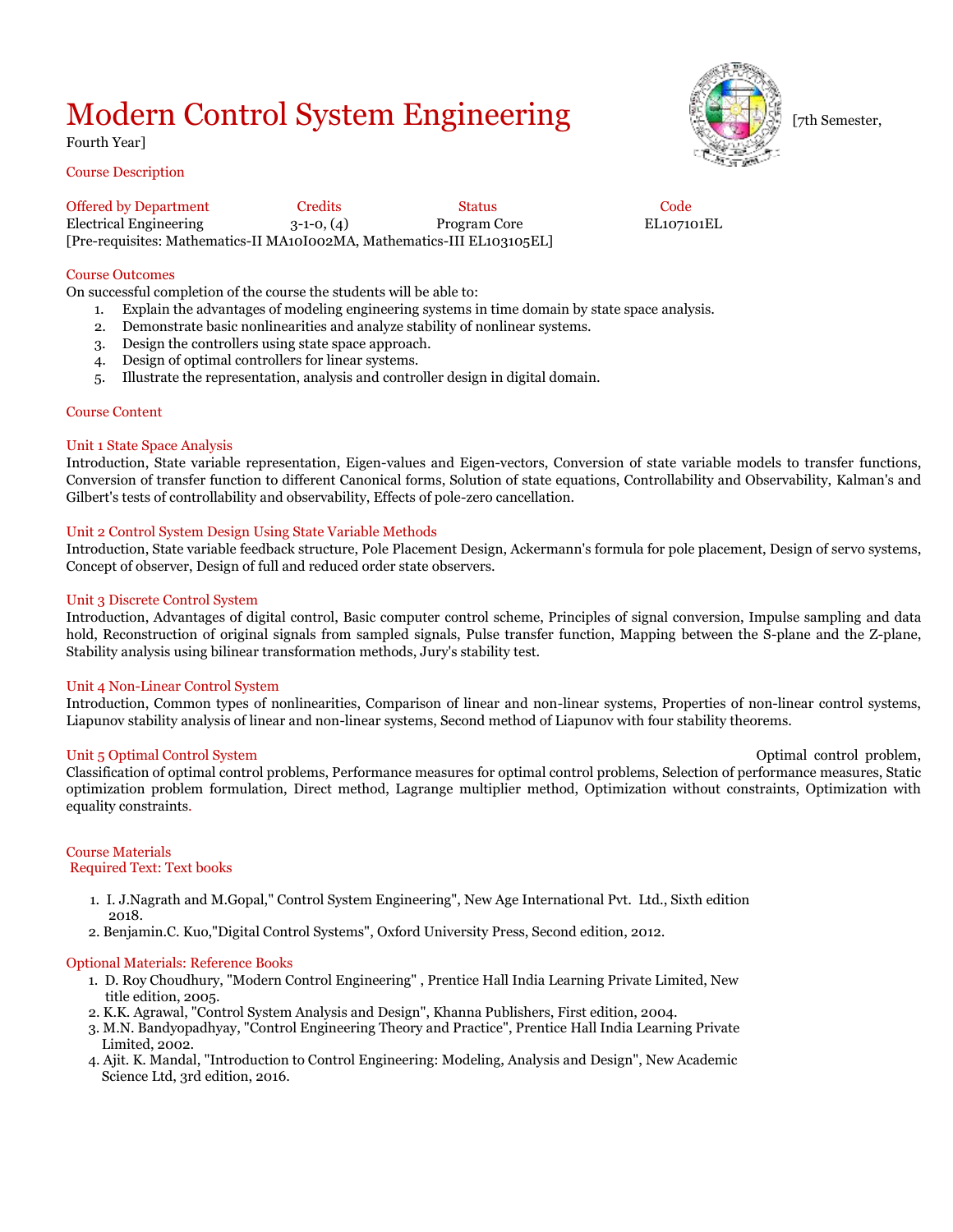|                 | PO <sub>1</sub> | <b>PO2</b> | PO <sub>3</sub> | PO <sub>4</sub> | PO <sub>5</sub> | <b>PO6</b>     | PO7                      | PO <sub>8</sub> | PO <sub>9</sub> | <b>PO10</b>  | <b>PO11</b>  | <b>PO12</b>  |
|-----------------|-----------------|------------|-----------------|-----------------|-----------------|----------------|--------------------------|-----------------|-----------------|--------------|--------------|--------------|
| CO <sub>1</sub> | 3               | 3          | 3               | 3               | 3               | ۰              | ۰                        |                 | $\bf{2}$        | 1            | 3            | 3            |
| CO <sub>2</sub> | 3               | 3          | 3               | 3               | $\bf{2}$        | $\blacksquare$ | $\overline{\phantom{0}}$ | -               | $\mathbf{2}$    | 1            | $\mathbf{2}$ | $\mathbf{2}$ |
| CO <sub>3</sub> | 3               | 3          | 3               | 3               | 3               | 1              | 1                        |                 | $\mathbf 2$     | $\mathbf{2}$ | 3            | 3            |
| CO <sub>4</sub> | 3               | 3          | 3               | 3               | 3               |                | 1                        |                 | $\bf{2}$        | 1            | $\mathbf{2}$ | 3            |
| CO <sub>5</sub> | 3               | 3          | 3               | 3               | 3               | 1              | $\mathbf{2}$             | 1               | $\mathbf{2}$    | 1            | 3            | 3            |

# **Mapping of course outcomes with program outcomes**

|                 | PSO <sub>1</sub> | <b>PSO2</b>  | PSO <sub>3</sub> |
|-----------------|------------------|--------------|------------------|
| CO <sub>1</sub> | 3                | 3            | 3                |
| CO <sub>2</sub> | 3                | $\mathbf{2}$ | $\mathbf 2$      |
| CO <sub>3</sub> | 3                | 3            | 3                |
| CO <sub>4</sub> | 3                | 3            | $\mathbf{2}$     |
| CO <sub>5</sub> | 3                | 3            | $\mathbf 2$      |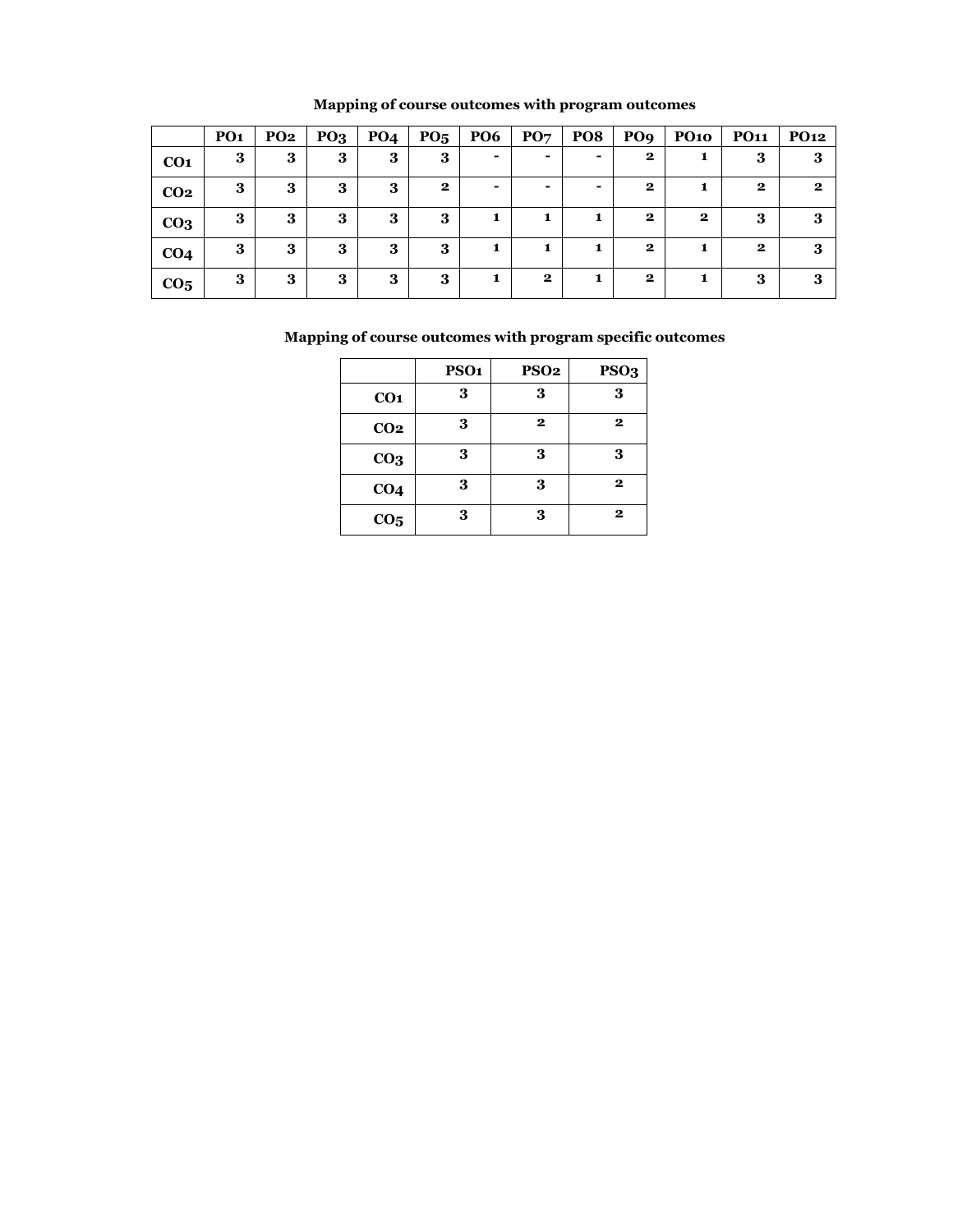# Digital Control System

[7th Semester, Fourth Year]



[Pre-requisites: Signal and Systems, Control System Engineering (EL105101EL)] Course Course Description Offered by Department Credits Status Code Electrical Engineering 3-0-0 PE EL107201EL

# **Objectives**

Making the students

(i)Appreciate the advantages of digital control over analog control

(ii) Understand and apply the digital controller design techniques for given specifications.

## Course Content

## Unit-1 Introduction to digital systems:

Introduction, Discrete time system representation, Mathematical modelling of sampling process, Data reconstruction. Modelling of discrete time systems by pulse transfer function: Revising z-transform, Mapping of s- plane into z-plane, Pulse transfer function, Pulse transfer function of closed loop system, Sampled signal flow graph.

## Unit-2 Response analysis of discrete time systems

Stability analysis of discrete time systems: Jury stability test, Stability analysis using bilinear transformation. Time response of discrete-time systems: Transient and steady state responses, Time response parameters of a prototype second order system. Design of sampled data systems: Root locus method,

## Unit-3 Digital Controller Design

Controller design using root locus, Nyquist stability criterion, Bode plot, and Lead, Lag, and Lag-lead compensator design using Bode plot. Deadbeat response design: Design of digital control systems with deadbeat response, Practical issues with deadbeat response design, Sampled data control systems with deadbeat response.

## Unit-4 State Space Modeling

Discrete space state model: Introduction of state variable model, Various canonical forms, Characteristic equation, State transition matrix, Solution of discrete state equation, and controllability, observability and stability of discrete state space models. State feedback design: Pole placement design, Full order tracking controller, Reduced-order observer. Output feedback design: Theory and applications.

## Text books

- 1. M. Gopal, Digital Control and State Variable Methods, Tata McGraw Hill, 2003.
- 2. Franklin, Gene F., J. David Powell, and Michael L. Workman. Digital Control of Dynamic Systems. 3rd ed. Upper Saddle River, NJ: Prentice Hall, 1997.

3. K. J. Astrom and B. Wittenmark, Computer-Controlled Systems: Theory and Design, 1996, ISBN 13: 978- 0133148992.

4. N.S. Nise, Control System Engineering, 3rd edition, Wiley & Sons, ISBN 0-471-36601-3, 2000.

5. M. Morari and E. Zafirou: Robust process control, Prentice Hall, 1989, ISBN 0-137-82153-0.

6. S. J. Elliott: Signal Processing for Active Control, Academic Press, 2001, ISBN 0-12-237085-6. Optional Materials: Reference Books

- 1. C. L. Phillips and H. T. Nagle, Digital Control System Analysis and Design, 1998, ISBN 0-13-317729-7.
- 2. K. Ogata, Discrete Time Control systems, Prentice Hall, Second Edition, 2003.

## Course Outcomes(CO)

- 1. Analyse discrete-time systems mathematically through the use of pulse transfer function and state equations.
- 2. Appreciate the advantage of designing controllers in digital domain
- 3. Apply fundamental principles of closed loop system and appreciate the use of feedback to improve system performance in digital domain.
- 4. Design digital controllers to improve the performance of continuous time systems.
- 5. Infer knowledge to succeed in any competitive examination as well as develop the lifelong learning process.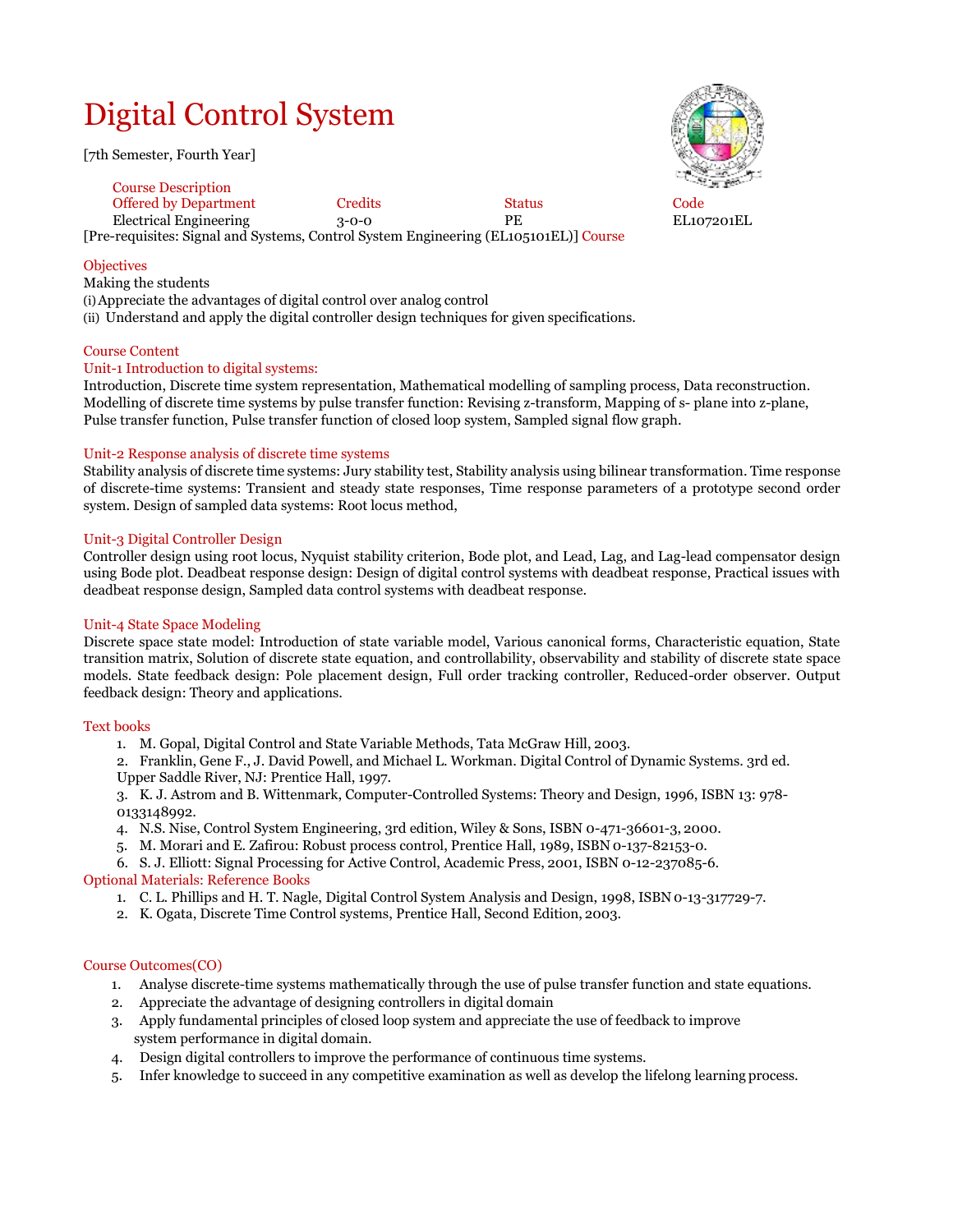# **Mapping and Correlation of COs with POs**

|                 | PO <sub>1</sub> | PO2 | PO <sub>3</sub> | <b>PO4</b> | <b>PO4</b> | $P_{05}$ | P O6 | $\mathbf{P}\mathbf{O}\mathbf{7}$ | PO8 | PO <sub>9</sub> | PQ1Q | <b>PO11</b> | PO12 |
|-----------------|-----------------|-----|-----------------|------------|------------|----------|------|----------------------------------|-----|-----------------|------|-------------|------|
| CO <sub>1</sub> |                 |     |                 |            |            |          |      |                                  |     |                 |      |             |      |
| CO <sub>2</sub> |                 |     |                 |            |            |          |      |                                  |     |                 |      |             |      |
| CO <sub>3</sub> |                 |     |                 |            |            |          |      |                                  |     |                 |      |             |      |
| CO <sub>4</sub> |                 |     |                 | ົ          |            | റ        |      |                                  |     |                 |      |             |      |
| CO <sub>5</sub> |                 |     |                 |            |            |          |      |                                  |     |                 |      |             |      |

# **Mapping and Correlation of COs with PSOs**

|                   | PSO <sub>1</sub> | PSO <sub>2</sub> | PSO <sub>3</sub> |
|-------------------|------------------|------------------|------------------|
| CO <sub>1</sub>   | 3                |                  |                  |
| CO <sub>2</sub>   | 3                |                  | 2                |
| $\overline{CO_3}$ | 3                | 3                | $\mathbf{2}$     |
| CO <sub>4</sub>   | 3                | $\overline{2}$   | 2                |
| CO <sub>5</sub>   | વ                |                  | 2                |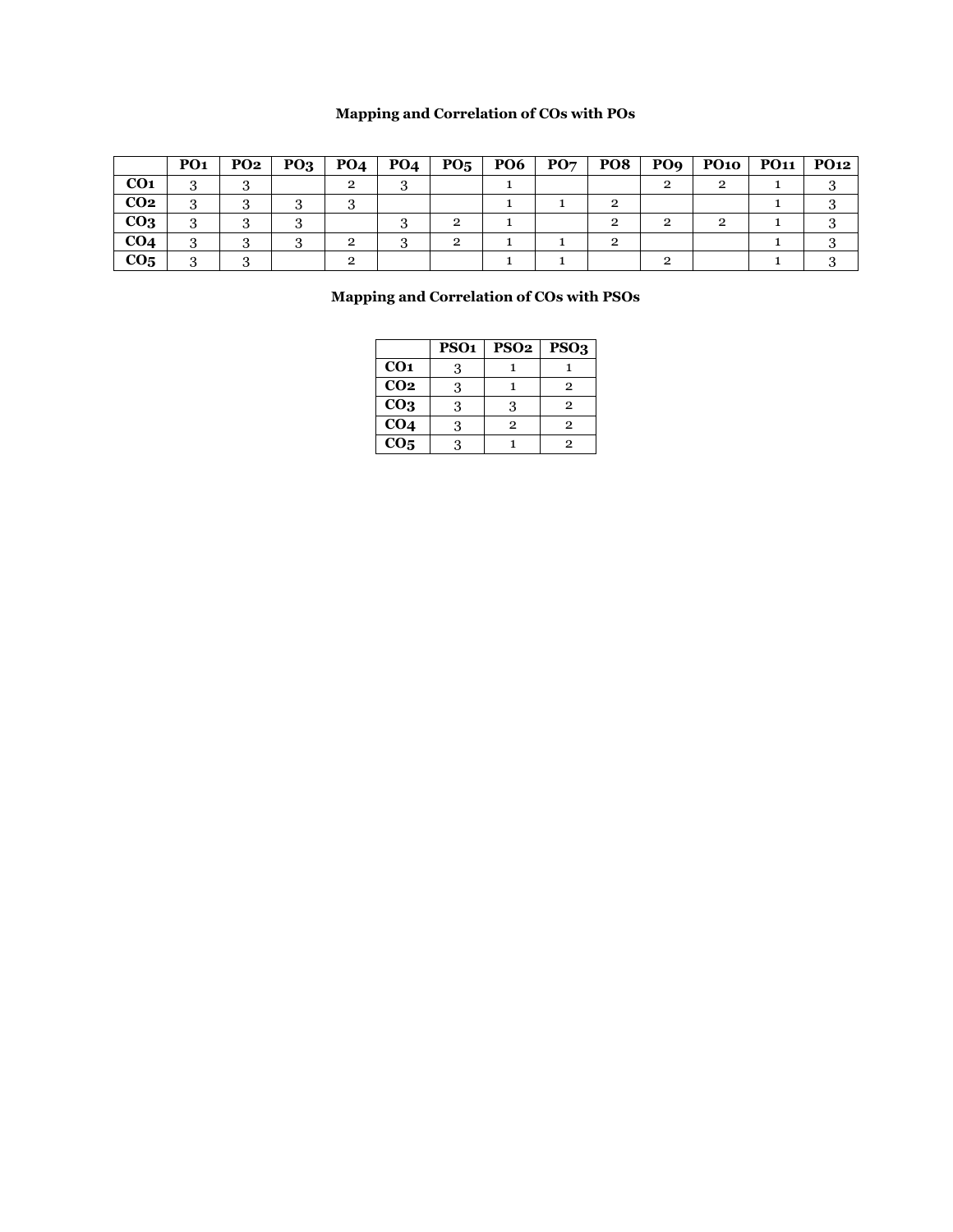# Power Apparatus Systems

## [**7 th Semester, Final Year**]

Course Description Offered by Department Credits Status Code Electrical Engineering 3-0-0, (3) Program Elective EL107202EL [Pre-Requisites- Electrical Power System (EL103105EL), Power System Analysis (EL105103EL)]

# Course Objectives

- 1. To understand analyze various apparatus used in electrical power system.
- 2. To understand the basic concepts of earthing.
- 3. Design of earthing in power systems.
- 4. To understand surge protection schemes along with insulation coordination.

## Course Content

# Unit –I: Overhead Line Design

Types of Insulators, String Efficiency, Improvement of voltage distribution and String Efficiency, Line Supports, Types of Steel Towers, Cross Arms, Equivalent span, Types of Conductors and Conductor configurations, Spacing & Clearance, Selection of conductor size, Selection of ground wires.

# Unit –II: Electrical Substation and Earthing

Types of Substation, Layout and Bus Bar schemes, Voltage levels, Substation equipment Protection &Control, Substation Earthing, Tolerance limits of body currents, Soil resistivity, Earth resistance, Tolerable & Actual Step & Touch Voltages, Design of Earthing Grid, Tower Footing Resistance, Measurement of soil & earth resistivity.

## Unit –III: Power System Earthing

Ground versus isolated neutral, Solidly and effectively grounded system Resistance and Impedance Grounding, Resonant Grounding, Reactance Grounding, Voltage Transformer Grounding, Zigzag Transformer Grounding,Merits& Demerits of Various Grounding Systems. Grounding practice, over voltage phenomenon in isolated and grounded neutral system, Arcing ground, Effect of grounding on system over voltages.

## Unit –IV: Surge Protection and Insulation Co-ordination

External and Internal over voltages mechanism of lighting discharge, wave shapes of stroke current line design based on direct stroke, over voltage protection, earth wire, Rod gap, T.F.R., Expulsion tube, surge diverters. General idea and Selection of B.I.L., International recommendation, Selection of arrester rating, Co-ordination of protector devices with apparatus insulation.

## Course Materials

## Required Text: Text books

- 1. Power System Analysis & Design, BR Gupta S. Chand Publications
- 2. Installation Commissioning & Maintenance of Electrical Equipments by Tarlok Singh, S.K. Kataria &Sons

## Optional Materials: Reference Books

- 1. "Transmission & Distribution", Westinghouse
- 2. "A Course in Electrical Power", J.B. Gupta, Kataria Publications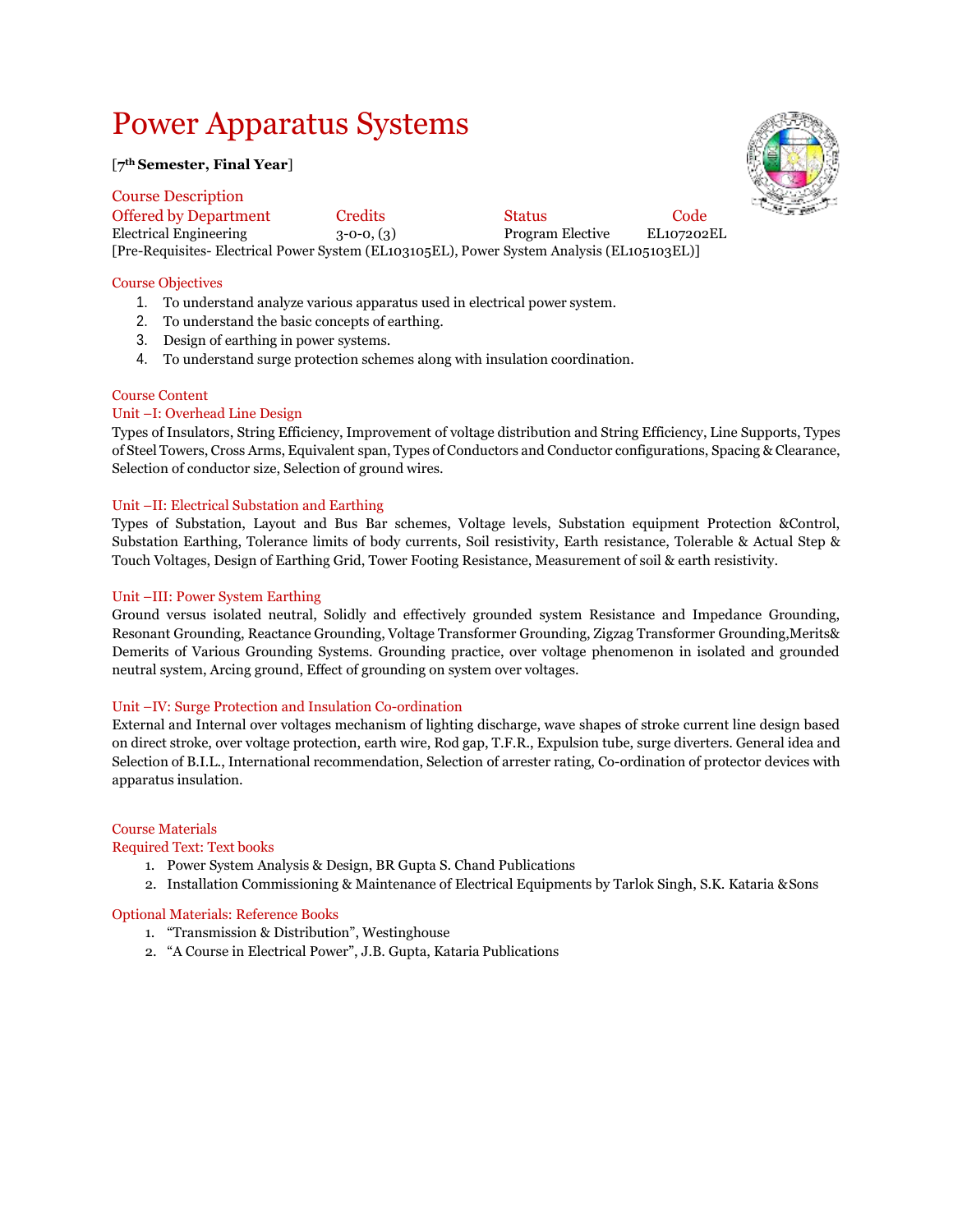# Course Outcomes:

On successful completion of the course the students will be able to:

- 1. Understand the working of different types of overhead line components.<br>2. Evaluate the design parameters for substations.
- 2. Evaluate the design parameters for substations.<br>3. Analyze and design various types of earthing sys
- 3. Analyze and design various types of earthing systems.<br>4. Understand the concept and working of surge of prote
- Understand the concept and working of surge of protection devices and surge arrestors.

# **Mapping of course outcomes with program outcomes**

|                 | PO <sub>1</sub> | <b>PO2</b> | PQ <sub>3</sub> | PO <sub>4</sub> | $P_{05}$ | <b>PO6</b> | PO <sub>7</sub> | PO8 | PO <sub>9</sub> | <b>PO10</b> | <b>PO11</b> | <b>PO12</b> |
|-----------------|-----------------|------------|-----------------|-----------------|----------|------------|-----------------|-----|-----------------|-------------|-------------|-------------|
| CO <sub>1</sub> | .,              |            |                 |                 |          |            |                 |     |                 |             |             |             |
| CO <sub>2</sub> |                 |            |                 |                 |          |            |                 |     |                 |             |             |             |
| CO <sub>3</sub> | ບ               |            |                 |                 |          |            |                 |     |                 |             |             |             |
| CO <sub>4</sub> |                 |            |                 |                 |          |            |                 |     |                 |             |             |             |

|                 | PSO <sub>1</sub> | <b>PSO2</b> | PSO <sub>3</sub> |
|-----------------|------------------|-------------|------------------|
| CO <sub>1</sub> |                  |             |                  |
| CO <sub>2</sub> |                  |             |                  |
| CO <sub>3</sub> |                  |             |                  |
| CO <sub>4</sub> |                  |             |                  |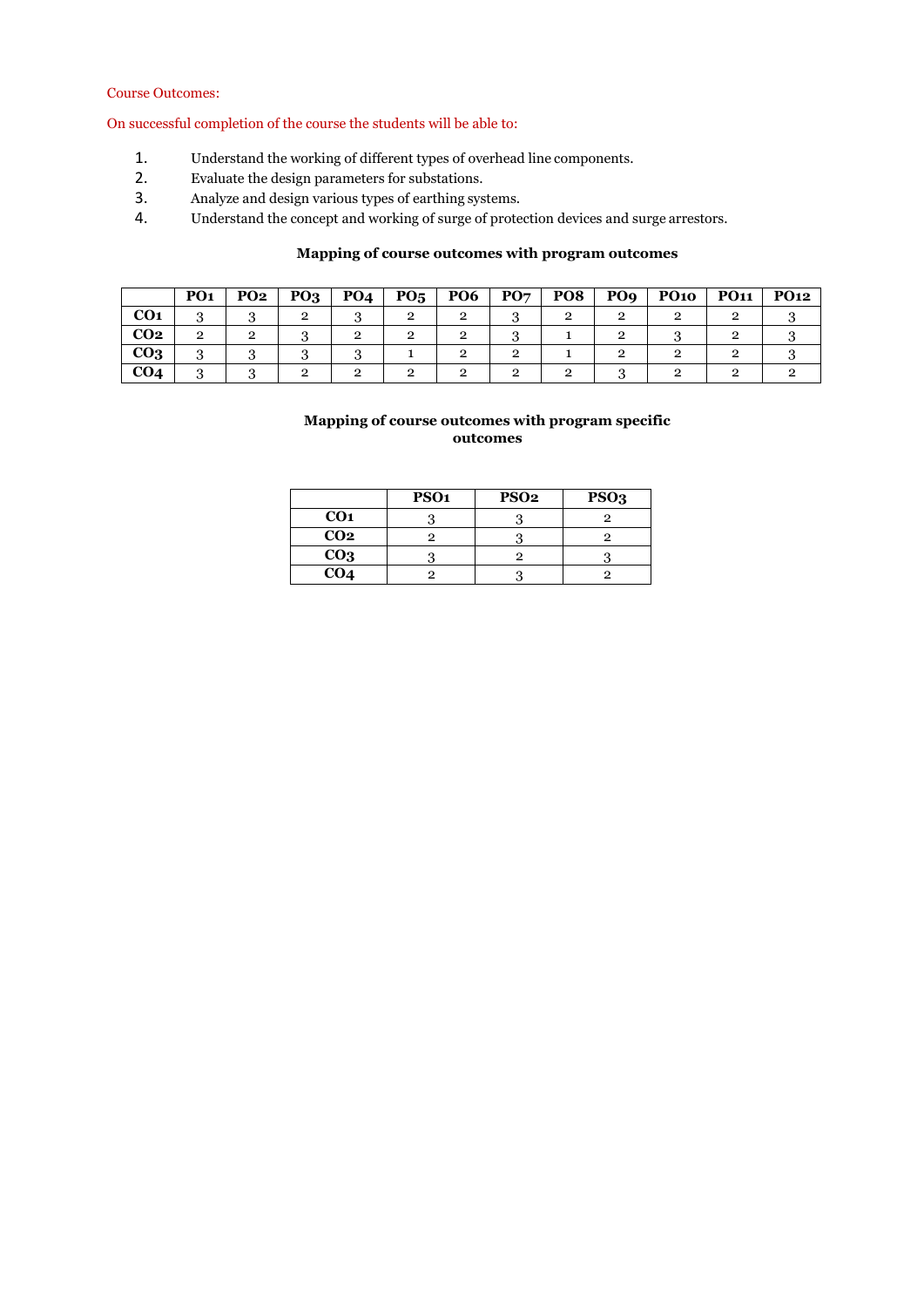# Smart Grid Technology

[7th Semester, Fourth Year]

# Course Description



Offered by Department Credits Status Code  $3-0-0$ ,  $(3)$  Program Elective [Pre-requisites: Power System Analysis (EL105103EL), Power System Protection & Switchgear EL106101EL)]

# Course Objectives

- 1. Introduce various aspects of the smart grid including, Technologies, Components, Architectures and Applications.
- 2. Explain communication infrastructure of smart grid.
- 3. Explain various integration aspects of conventional and non-conventional energy sources.

# Course Content

# Unit 1 Introduction to Smart Grid

Evolution of Electric Grid, Concept, Definitions, Need and Functions of Smart Grid, Opportunities & Barriers of Smart Grid, Difference between conventional & smart grid.

# Unit 2 Energy Management System (EMS)

Smart substations - Substation Automation - Feeder Automation, SCADA – Remote Terminal Unit – Intelligent Electronic Devices – Protocols, Phasor Measurement Unit, Smart integration of energy resources – Renewable, intermittent power sources – Energy Storage. Distribution Management System (DMS) – Volt / VAR control – Fault Detection, Isolation and Service Restoration, Network Reconfiguration, Outage management System, Customer Information System, Geographical Information System.

#### Unit 3 Smart Grid Technologies

Smart Meters, Plug in Hybrid Electric Vehicles (PHEV), Smart Sensors, Home & Building Automation, Smart Substations, Substation Automation, Feeder Automation. Smart storage like Battery, SMES.

#### Unit 4 Micro Grids and Distributed Energy Resources

Concept of micro grid, need & applications of micro grid, formation of micro grid, protection & control of micro grid.

#### Unit 5 Information and Communication Technology for Smart Grid

Advanced Metering Infrastructure (AMI), Home Area Network (HAN), Neighborhood Area Network (NAN), Wide Area Network (WAN) Wireless Mesh Network, Basics of CLOUD Computing & Cyber Security for Smart Grid. Broadband over Power line (BPL). IP based protocols.

#### Course Materials

#### Required Text: Textbooks

- 1. Ali Keyhani, Mohammad N. Marwali, Min Dai "Integration of Green and Renewable Energy in Electric Power Systems", Wiley, 1st edition, 2010.
- 2. Clark W. Gellings, "The Smart Grid: Enabling Energy Efficiency and Demand Response", River Publishers, 1st edition, 2009.
- 3. Janaka Ekanayake, Nick Jenkins, Kithsiri Liyanage, Jianzhong Wu, Akihiko Yokoyama, "Smart Grid: Technology and Applications", Wiley, 2015.

# Optional Materials: Reference Books

- 1. Jean Claude Sabonnadiere, Nouredine Hadjsaid, "Smart Grids", Wiley-ISTE, 1st edition, 2013.
- 2. Tony Flick and Justin Morehouse, "Securing the Smart Grid", Elsevier Inc. (ISBN: 978-1-59749-570-7), 2011.
- 3. Peter S. Fox-Penner, "Smart Power: Climate Change, the Smart Grid, and the Future of Electric Utilities", Island Press, 1st edition, 2010.

#### Course outcomes:

After the completion of this course, students will be able to:

- 1. Understand the smart grid components and architectures
- 2. Describe different measuring methods and sensors used in the smart grid
- 3. Understand and describe the efficient energy management systems
- 4. Understand and describe the different microgrids and smart grid technologies
- 5. Understand and describe the diffident communication protocols and technologies used for smartgrids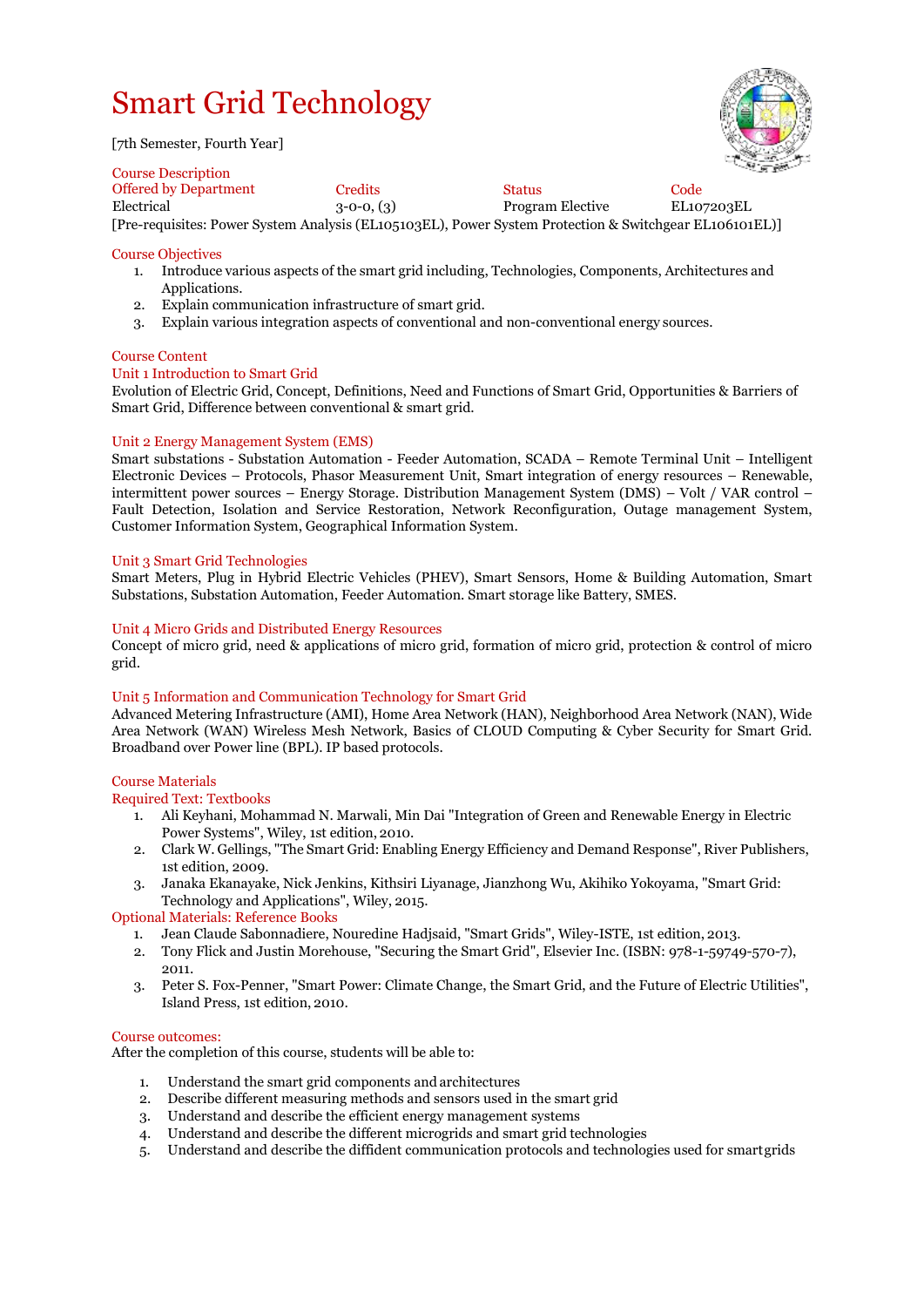# **Mapping of course outcomes with program outcomes**

|                 | PO <sub>1</sub> | PO <sub>2</sub> | PQ <sub>3</sub> | <b>PO4</b> | PO <sub>5</sub> | <b>PO6</b> | PO <sub>7</sub> | PO8 | PO <sub>9</sub> | <b>PO10</b> | <b>PO11</b> | <b>PO12</b> |
|-----------------|-----------------|-----------------|-----------------|------------|-----------------|------------|-----------------|-----|-----------------|-------------|-------------|-------------|
| CO <sub>1</sub> | o               | 2               |                 |            |                 |            |                 |     |                 |             |             |             |
| CO <sub>2</sub> | $\overline{2}$  | റ               |                 |            |                 |            |                 |     |                 |             |             |             |
| CO <sub>3</sub> | 3               |                 |                 | റ          |                 |            |                 |     |                 |             |             |             |
| CO <sub>4</sub> |                 | 2               |                 |            |                 |            |                 |     |                 |             |             |             |
| CO <sub>5</sub> | o               | ົ               |                 |            |                 |            |                 |     |                 |             |             |             |

|                 | PSO <sub>1</sub> | PSO <sub>2</sub> | PSO <sub>3</sub> |
|-----------------|------------------|------------------|------------------|
| CO <sub>1</sub> |                  |                  |                  |
| CO <sub>2</sub> |                  |                  |                  |
| CO <sub>3</sub> |                  |                  |                  |
| CO <sub>4</sub> |                  |                  |                  |
| CO <sub>5</sub> |                  |                  |                  |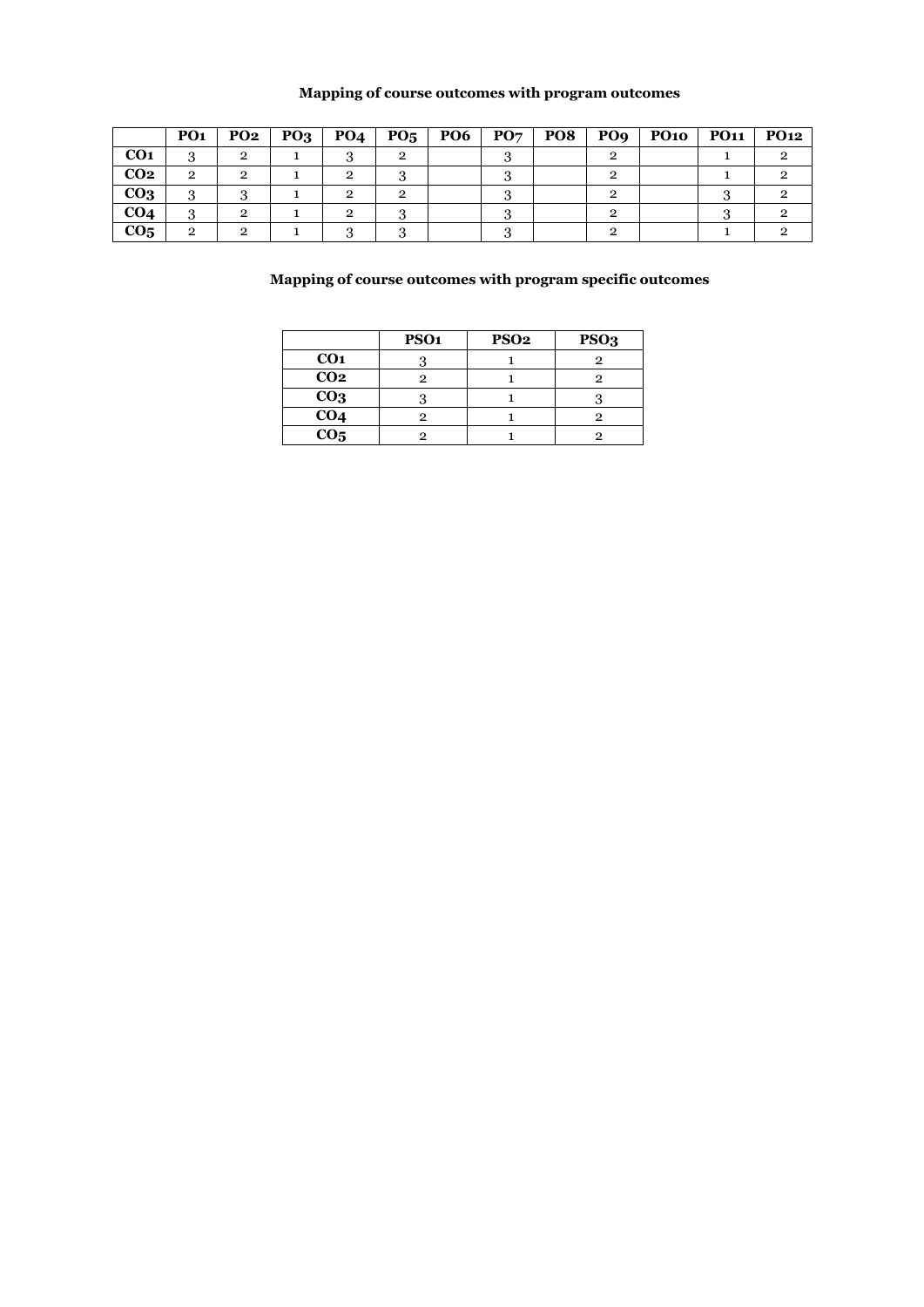# Flexible AC Transmission Systems

[7th Semester, Fourth Year]

Course Description Offered by Department Credits Code<br>
Electrical Engineering 3-0-0, (3) Program Elective EL107204EL Electrical Engineering  $3-0-0$ ,  $(3)$ [Pre-requisites: Power Electronics (EL104103EL)]

# Course Objectives

To impart the knowledge and tackle the problem of regulatory constraints on the expansion of power transmission network by introduction of high power electronic controllers for regulation of power flow and voltages in the AC transmission network.

#### Course Content

#### UNIT 1 Introduction to Flexible AC transmission systems

Introduction of semiconductor devices, Flow of power in AC system, Steady state and dynamic problems in AC systems loading capability, controllable parameters, basic types of FACTS controllers, Flexible AC transmission systems (FACTS) Basic realities & roles.

#### UNIT 2 Voltage Source Converters (VSC)

Basic concepts of VSC, single-phase full wave bridge converter operation, single phase-leg operation, three-phase full wave bridge converter and its operation, transformer connections for 12-pulse, 24-pulse and 48-pulse operation.

#### UNIT 3 Current source converters (CSC)

Basic concepts, three-phase CSCs, three-phase full wave rectifier, comparison of VSC and CSC. Static shunt compensators: basic concepts, method of controllable VAR generation, Static VAR compensator,(SVC), application of SVC in power systems.

#### UNIT 4 Shunt Compensators

Introduction, mathematical model, working of STATCOM, V-I and V-Q characteristics, transient stability enhancement and exchange of real power using STATCOM, comparison of SVC and STATCOM, Merits of hybrid compensators.

#### UNIT 5 Series Compensators

Objectives of series compensation, variable impedance type series compensation, GTO thyristor controlled series capacitors (GCSC), thyristor controlled series capacitor (TCSC), basic concepts of GCSC and TCSC, static synchronous series compensator (SSSC). Introduction to Unified Power Flow Controller (UPFC).

#### Course Materials

# Required Text: Textbooks

- 1. Narain G. Hingorani, "Understanding FACTS", Wiley India Pvt. Ltd., 2011.
- 2. Mathur, R.M. and Verma, R.K, "Thyristor-Based FACTS Controllers for Electrical Transmission Systems", Wiley-IEEE Press, 1st edition, 2002.

#### Optional Materials: Reference Books

- 1. Song, Yu, "FACTS for Transmission lines".
- 2. G.T. Heydt, "Power Quality", Stars in a Circle Publications, Indiana, 1994.
- 3. T.J.E. Miller, "Static Reactive Power Compensation", Wiley India Pvt. Ltd.,2010.
- 4. Padiyar. K. R, " FACTS Controllers in Power Transmission and Distribution" New Age Int. Publishers, 2007.

#### **Course Outcomes***:*

After the completion of the course the student will be able to :

- 1. Understand transmission bottle necks and the methods to overcome them.
- 2. Know the method of series and shunt compensation for improvement of power quality.
- 3. Simulate different FACTS controllers and analyzing their effects.
- 4. Undertake projects on power quality improvements using FACTS devices*.*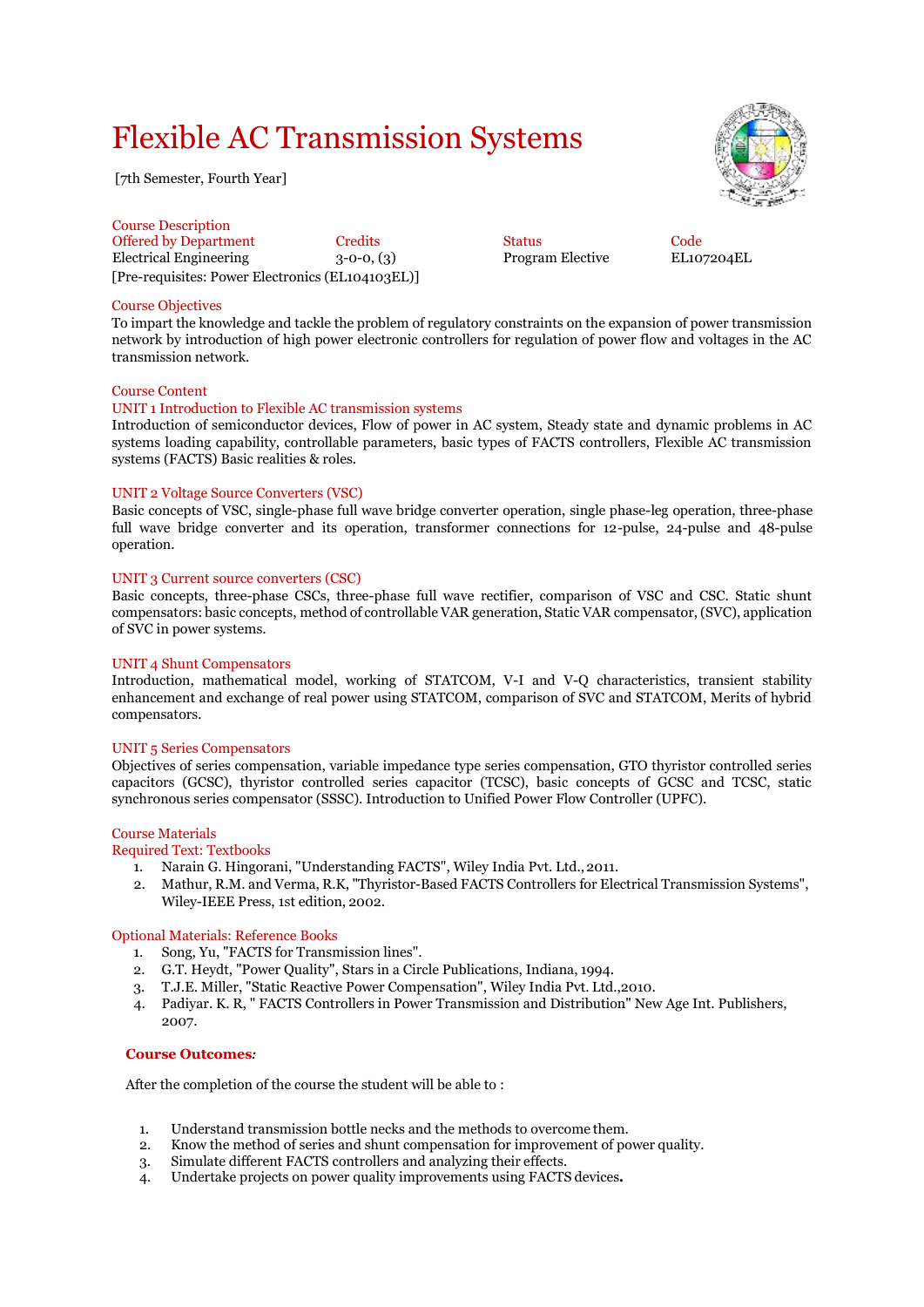# **Mapping of COs and POs**

|            | PO <sub>1</sub> | PO <sub>2</sub> | PO <sub>3</sub> | PO <sub>4</sub> | $P_{05}$ | PO <sub>6</sub> | PO <sub>7</sub> | PO <sub>8</sub> | PO <sub>9</sub> | <b>PO10</b> | <b>PO11</b> | <b>PO12</b> |
|------------|-----------------|-----------------|-----------------|-----------------|----------|-----------------|-----------------|-----------------|-----------------|-------------|-------------|-------------|
| <b>CO1</b> |                 |                 |                 |                 |          |                 |                 |                 |                 |             |             |             |
| CO2        | $\cdot$         |                 |                 |                 |          |                 |                 |                 |                 |             |             |             |
| CO3        |                 |                 |                 |                 |          |                 |                 |                 |                 |             |             |             |
| CO4        |                 |                 |                 |                 |          |                 |                 |                 |                 |             |             |             |

|                 | PSO <sub>1</sub> | <b>PSO2</b>  | PSO <sub>3</sub> |
|-----------------|------------------|--------------|------------------|
| CO <sub>1</sub> |                  | $\mathbf{2}$ | 2                |
| CO <sub>2</sub> |                  | $\mathbf{2}$ | 2                |
| CO <sub>3</sub> |                  | $\mathbf{2}$ | 2                |
| CO <sub>4</sub> |                  | 2            | 2                |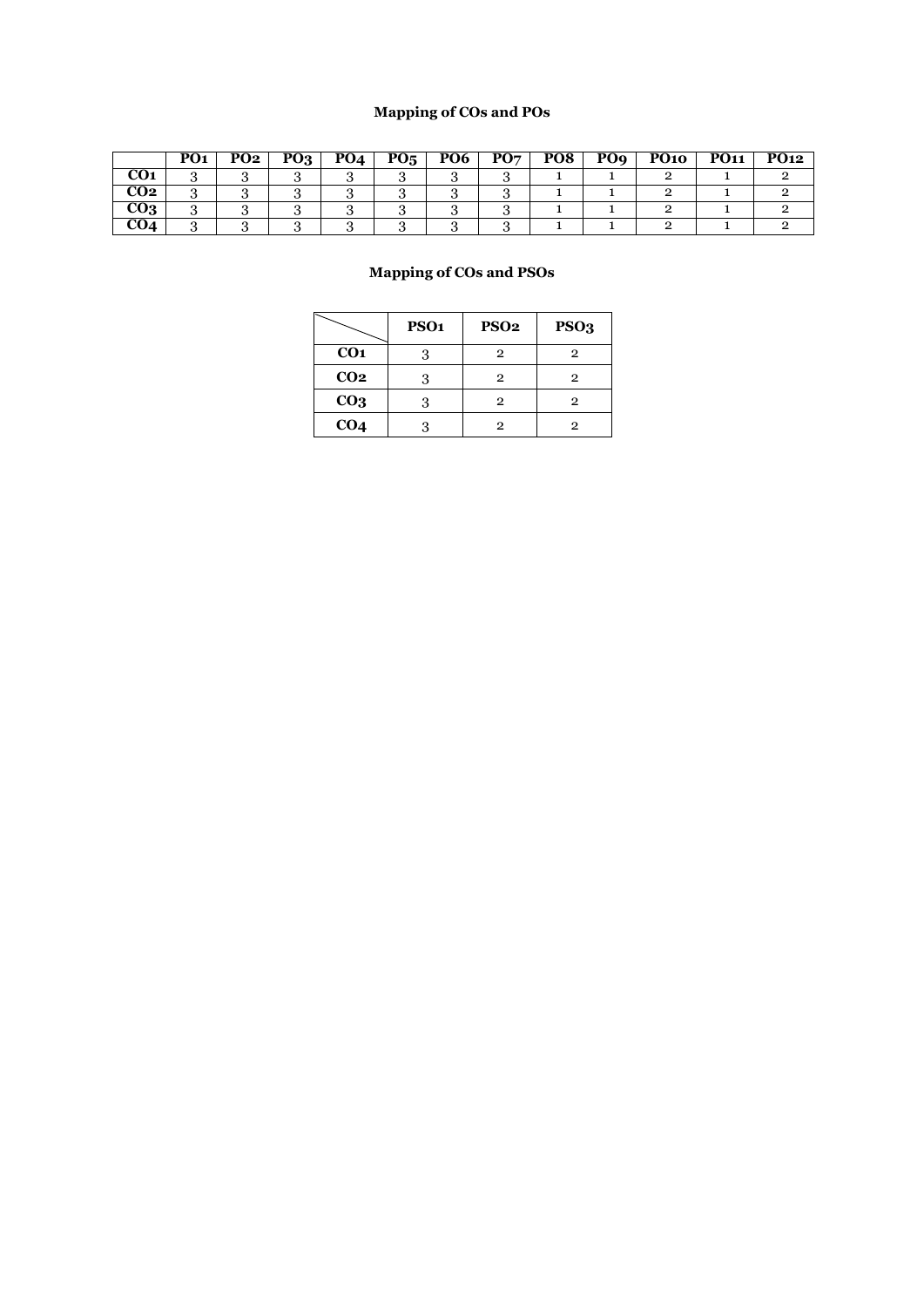# HVDC Power Transmission

[7th Semester, Fourth Year]

Course Description Offered by Department Credits Code Status Code Electrical Engineering 3-0-0, (3) Program Elective EL107205EL [Pre-requisites: Power Electronics (EL104103EL)]

# Course Objectives

- 1. To understand the usage of HVDC and AC transmission Systems
- 2. To identify and compare the operation of three pulse and six pulse converter station.
- 3. To acquire knowledge controllers for controlling the power flow through a dc link and effects of harmonics on the system.
- 4. To analyze concepts of converter fault and protection and converter control characteristics.
- 5. To compare the basic operation and performance of Multi Terminal DC System.

# Course Content

# Unit I HVDC Transmission basics

Introduction to DC Power Transmission, Necessities of HVDC interconnection, Comparison of HVDC and AC Transmission systems, DC link types, HVDC power system components, – Thyristors valve, dynamic characteristics, parallel & series connection of thyristors, Planning for HVDC transmission.

# Unit II HVDC Converter Circuit Analysis

Rectification, choice of converter configurations, Analysis of Graetz circuit with and without overlap, voltage waveforms, Analysis of two and three valve conduction mode, Converter Bridge characteristics, Inverter mode of operation, voltage waveforms.

# Unit III Principles of HVDC link control

Principles of DC link control, Converter Control characteristics, Control hierarchy Constant current Control, CEA Control, firing angle control of valves, starting, and stopping of a dc link, Power control, converter fault and protection against over current, over voltage in converter protection of DC Line and DC circuit breaker.

# Unit IV Harmonics and Filters

Reactive power control: reactive power requirement in steady state, sources of re active power and reactive power control. Harmonics and Filters: Generation of harmonics, Characteristics and non-Characteristics harmonic, types of ac filter: single tuned and double tuned filter, high pass filter, DC smoothing reactor and filters

# Unit V Multi-terminal Types of MTDC system

Introduction – Study of MTDC systems, comparison of series and parallel MTDC system, Potential applications of MTDC systems, Types of MTDC systems, Control and protection of MTDC systems.

## Course Materials

Text Books:

- 1. High Voltage Direct Current Transmission by Arrillaga J, Peter Pregrinus, London, 2007.
- 2. Direct Current Transmission Vol.I by E. W. Kimbark., Wiley Interscience, 1971

## Reference Books:

- 1. HVDC Transmission Systems Technology and System Interactions by K. R. Padiyar, New Age International Publishers.
- 2. Power Transmission by Direct Current by Erich Uhlmann, BS Publications, 2004

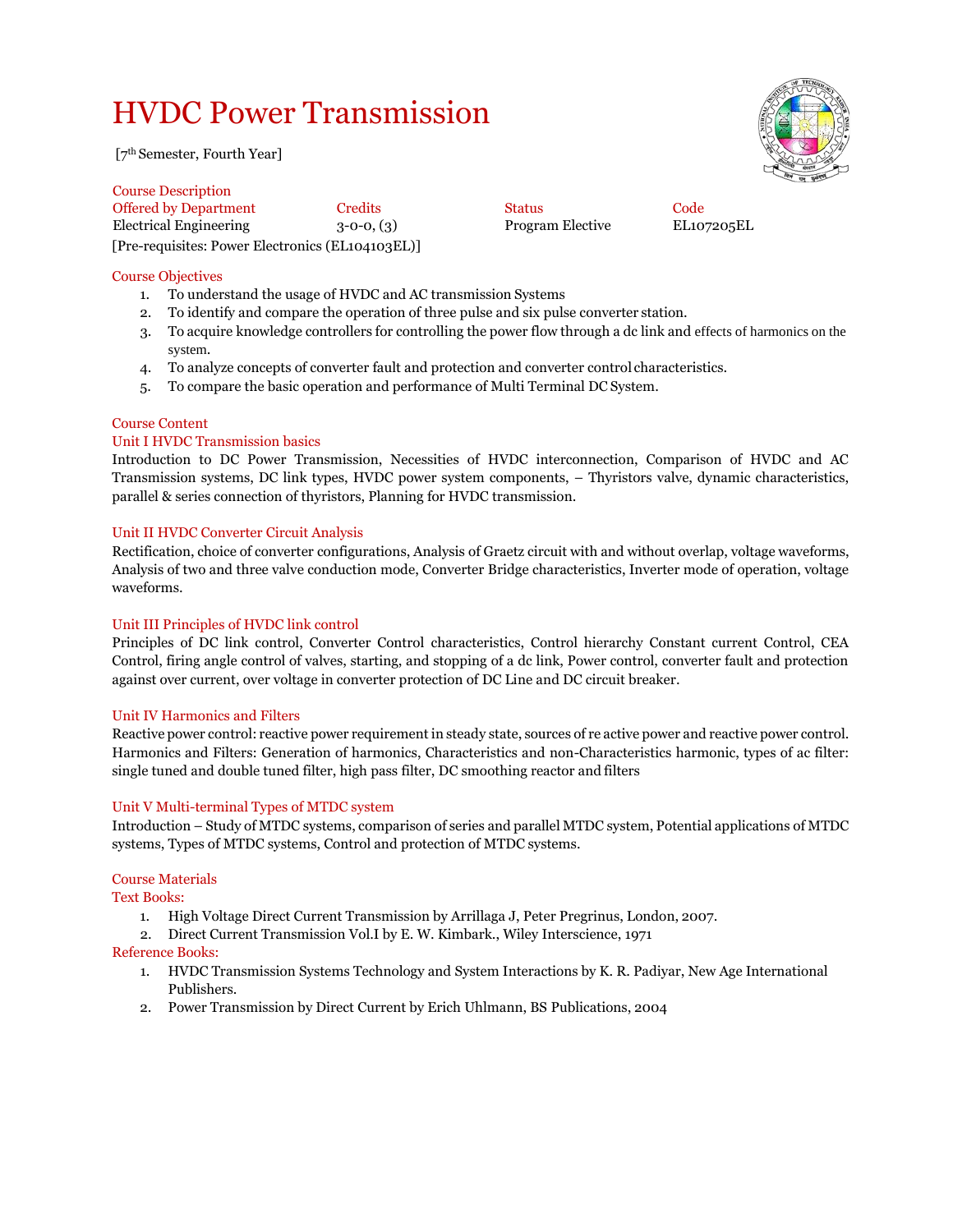# **Mapping of course outcomes with program outcomes**

|                 | PO <sub>1</sub> | PO2 | $PO_3$ | PO4 | $PO5$   PO6 | $\mathbf{P}\mathbf{O}\mathbf{7}$ | PO8 | POq | PO10   PO11   PO12 |  |
|-----------------|-----------------|-----|--------|-----|-------------|----------------------------------|-----|-----|--------------------|--|
| CO <sub>1</sub> |                 |     |        |     |             |                                  |     |     |                    |  |
| CO <sub>2</sub> |                 |     |        |     |             |                                  |     |     |                    |  |
| CO <sub>3</sub> |                 |     |        |     |             |                                  |     |     |                    |  |
| CO <sub>4</sub> |                 |     |        |     |             |                                  |     |     |                    |  |
| CO <sub>5</sub> |                 |     |        |     |             |                                  |     |     |                    |  |

|                 | PSO <sub>1</sub> | PSO <sub>2</sub> | PSO <sub>3</sub> |
|-----------------|------------------|------------------|------------------|
| CO <sub>1</sub> |                  |                  |                  |
| CO <sub>2</sub> |                  |                  |                  |
| CO <sub>3</sub> |                  |                  |                  |
| CO <sub>4</sub> |                  |                  |                  |
| CO <sub>5</sub> |                  |                  |                  |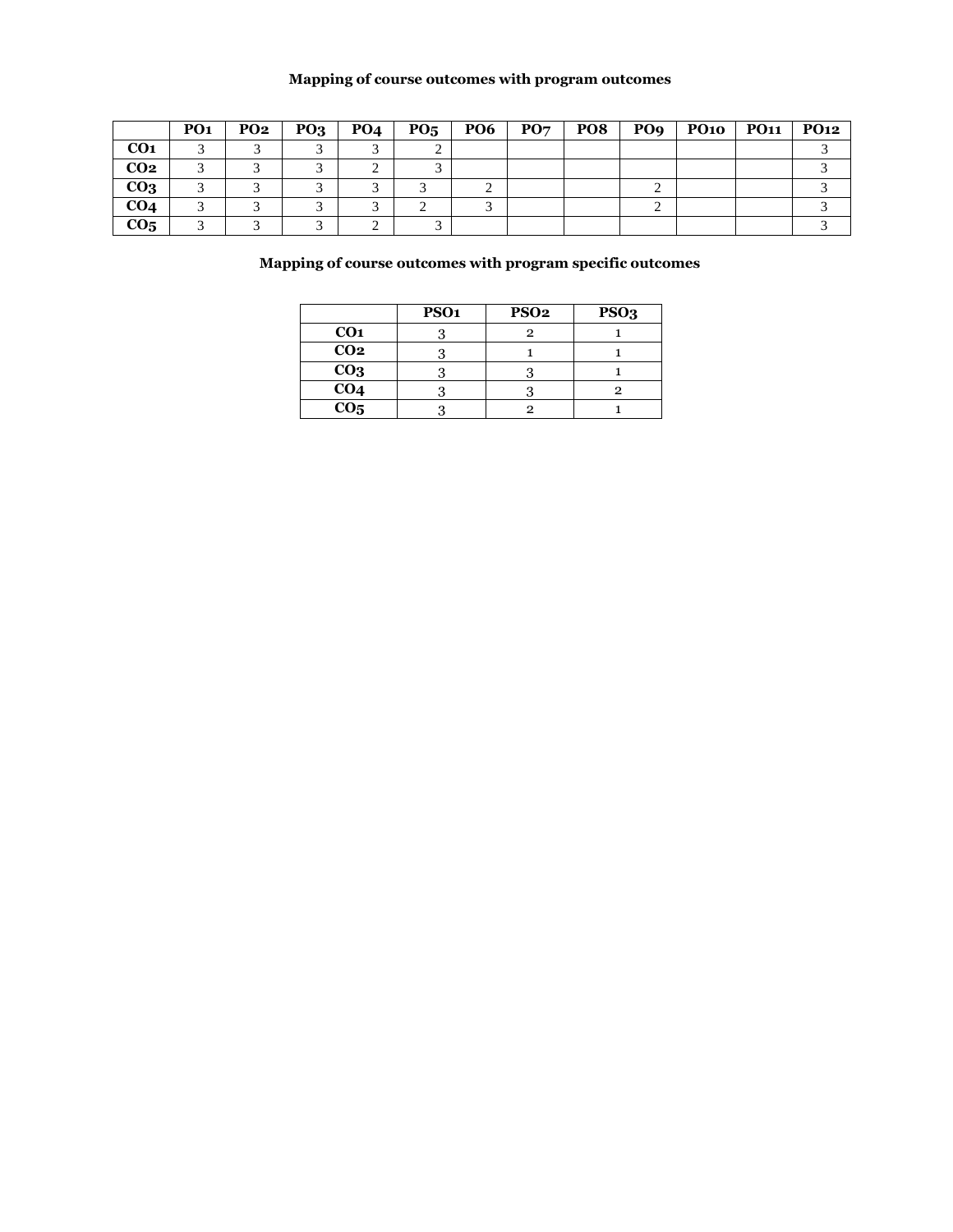# Advanced Power System Protection





Course Description Offered by Department Credits Status Code Program Elective [Pre-requisites: Power System Protection & Switchgear (EL106101EL)]

# Course Objectives

- 1. Comprehensive exposure to philosophy and technology of protection system.
- 2. To provide the students with a broad understanding numerical protection system.
- 3. Students will understand the conversion process of time domain signal to frequency domain signal.
- 4. Students will have a basic understanding of equipment and system protection.
- 5. To provide the students with a broad understanding of measuring instruments and its application in power system protection.
- 6. To provide the students with a broad understanding of protection philosophy of different interconnected power system.

# Course Content

Unit 1 Introduction

Faults, classification of fault, power system evolution, different attributes of protective function, overview of different protection schemes, system and equipment protection.

#### Unit 2 Numerical Protection

Introduction, block diagram, sampling theorem, filtering, phasor estimation techniques, frequency estimation, block diagram, sampling, anti-aliasing, phasor estimation techniques, frequency estimation.

#### Unit 3 Current Transformer and Potential Transformer

Introduction, construction, standards, ratios, measurement CT and protection CT, transient response, errors, saturation.

# Unit 4 Equipment Protection

Line protection, transformer protection, generator protection, carrier-aided protection.

#### Unit 5 System Protection

Power swing, out-of-step protection, frequency relay, load shedding, wide area measurement system (WAMS), phasor measurement unit, concept of micro-grid and its protection system.

#### Course Materials

Required Text: Textbooks

- 1. Mason C. R., "The Art and Science of Protective Relaying", Wiley Eastern Limited.
- 2. Ravindranath B., Chander M. "Power system protection and switchgear", TMH New Age International Publishers, Second edition, 2018.
- 3. Van A. R. and Warrington C., "Protective Relays Theory and Practice", Springer, Softcover reprint of the original 1st edition.,2014.
- 4. Paithankar Y.G., Bhide S.R. "Fundamentals of power system protection", Prentice Hall India Learning Private Limited, 2Nd edition, 2010.
- 5. Badri Ram, Vishwakarma D.N., "Power system protection", McGraw Hill Education; 2Nd edition,2017.

#### Optional Materials: Reference Books

- 1. J.L. Blackburn, "Protective Relaying: Principles and Applications", CRC Press, 4th edition, 2014.
- 2. A.G. Phadke J.S. Thorp, "Computer Relaying for Power Systems", Wiley India Pvt. Ltd, Second edition, 2012.

# **Course Outcomes (COs):**

#### **After the completion of the course the students will be able to:**

- 1. Explain the concept of numerical relaying and adaptive relaying.
- 2. Answer the transformation process of time domain signal into frequency domain signal.
- 3. Develop codes for numerical equipment and system protection schemes.
- 4. Explain the working of instrument transformers.
- 5. Demonstrate the application and working of communication-based protection logics.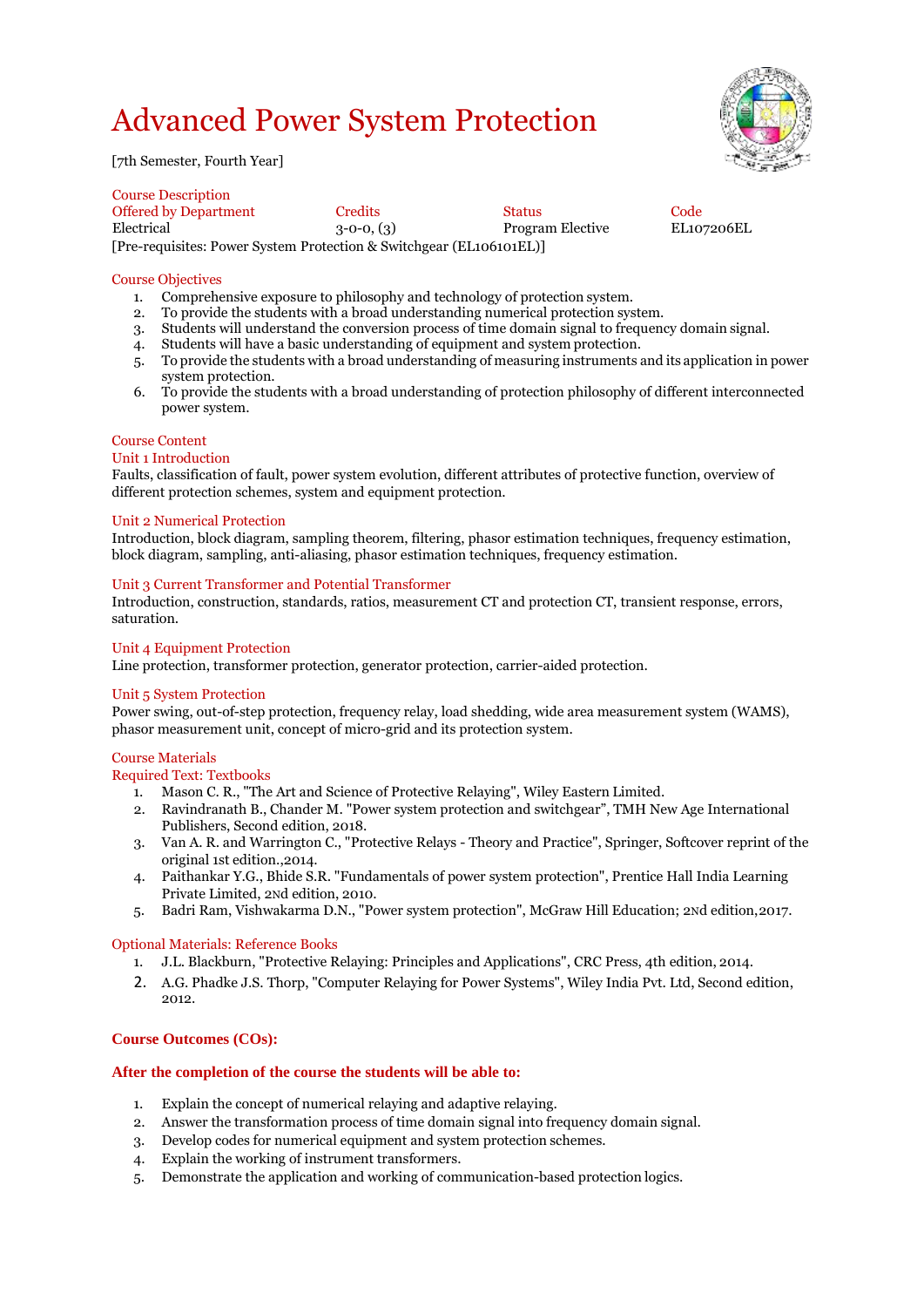# **Mapping of course outcomes with program outcomes**

|                 | <b>PO1</b> | PO2 | $PO_3   PO_4   PO_5   PO_6   PO_7  $ |  |  | POS   PO9   PO10   PO11   PO12 |  |
|-----------------|------------|-----|--------------------------------------|--|--|--------------------------------|--|
| CO <sub>1</sub> |            |     |                                      |  |  |                                |  |
| CO <sub>2</sub> |            |     |                                      |  |  |                                |  |
| CO <sub>3</sub> |            |     |                                      |  |  |                                |  |
| CO <sub>4</sub> |            |     |                                      |  |  |                                |  |
| CO <sub>5</sub> |            |     |                                      |  |  |                                |  |

|                                         | PSO <sub>1</sub> | PSO <sub>2</sub> | PSO <sub>3</sub> |
|-----------------------------------------|------------------|------------------|------------------|
| CO <sub>1</sub>                         |                  |                  |                  |
| C <sub>02</sub>                         |                  |                  |                  |
| CO <sub>3</sub>                         |                  |                  |                  |
| $\frac{\overline{CO4}}{\overline{CO5}}$ |                  |                  |                  |
|                                         |                  |                  |                  |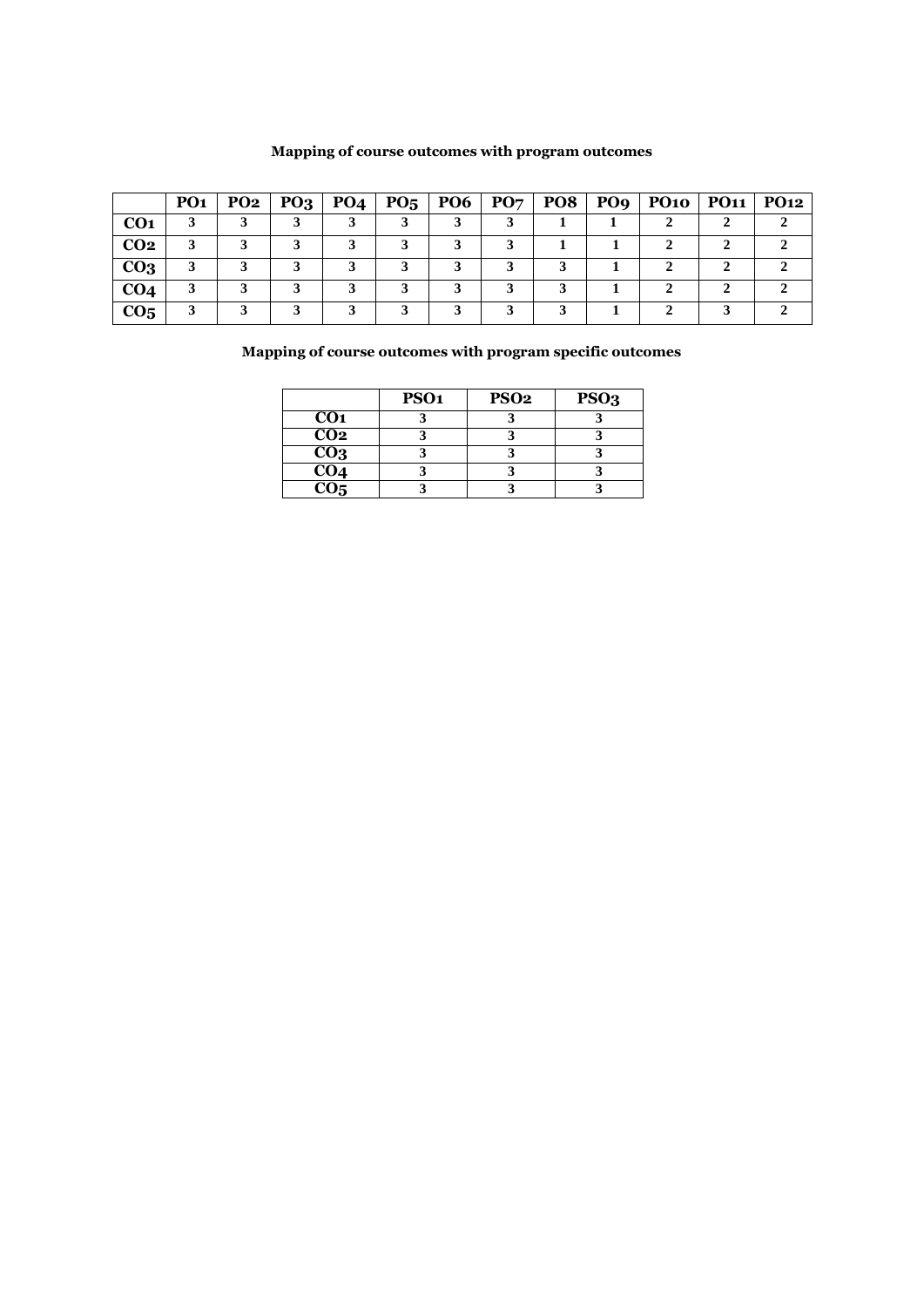# Switched Mode Power Converter

[7th Semester, Fourth Year]

Course Description Offered by Department Credits Status Code Electrical Engineering 3-0-0, (3) Program Elective EL107207EL [Pre-requisites: Power Electronics (EL104103EL), Control System Engineering (EL105101EL)]

## Course Objectives

- 1. To understand various modes of operation of switched mode power converters
- 2. To analyze control aspects of switched mode power converters
- 3. To design various switched mode power converter and its components

# Course Content

# Unit 1 Switching devices and control of switched mode power converters

Power semiconductor devices for SMPS: static and switching characteristics, power loss evaluation, turn-on and turn-off characteristics, PWM control, Modeling and control of SMPS, duty cycle and current model control.

# Unit 2 Non-Isolated switched mode power converters

Non-isolated dc-dc converter: buck, boost, buck-boost, Cuk, Sepic; continuous conduction mode and discontinuous conduction mode analysis; non-idealities in the switched mode power converters.

#### Unit 3 Isolated switched mode power converters

Isolated dc-dc converters: fly back, forward, push-pull, half bridge and full bridge topologies; transformer design for high frequency isolation, resonant switched mode power converters.

# Unit 4 Design considerations

Selection of output filter capacitor, Selection of energy storage inductor, Design of High Frequency Inductor and High frequency Transformer, Selection of switches, Snubber circuit design, Design of driver circuits.

#### Course Materials

# Required Text: Textbooks

- 1. H. W. Whittington, B. W. Flynn and D. E. MacPherson, "Switched Mode Power Supplies, Design and Construction", Universities Press, 2009 Edition.
- 2. Mohan N. Undeland . T & Robbins W., "Power Electronics Converters, Application and Design" Wiley, Third edition, 2007.
- 3. Umanand L., Bhat S.R., "Design of magnetic components for switched Mode Power Converters", newage publishers, First edition, 1992.
- 4. Robert. W. Erickson, D. Maksimovic, "Fundamentals of Power Electronics", Springer, 3rd edition,2020.

#### Optional Materials: Reference Books

- 1. Krein P.T ., "Elements of Power Electronics", Oxford University Press, Second edition,2017.
- 2. M. H. Rashid, "Power Electronics", Pearson Education, Fourth edition,2017.

# Course Outcome (CO's)

Student will be able to,

- 1 Learn and Understand the basic concept and operation of switch mode power converters.
- 2 Describe the role of switch mode power converters in various applications.
- 3 Design and analyses the various types of switch mode power converters.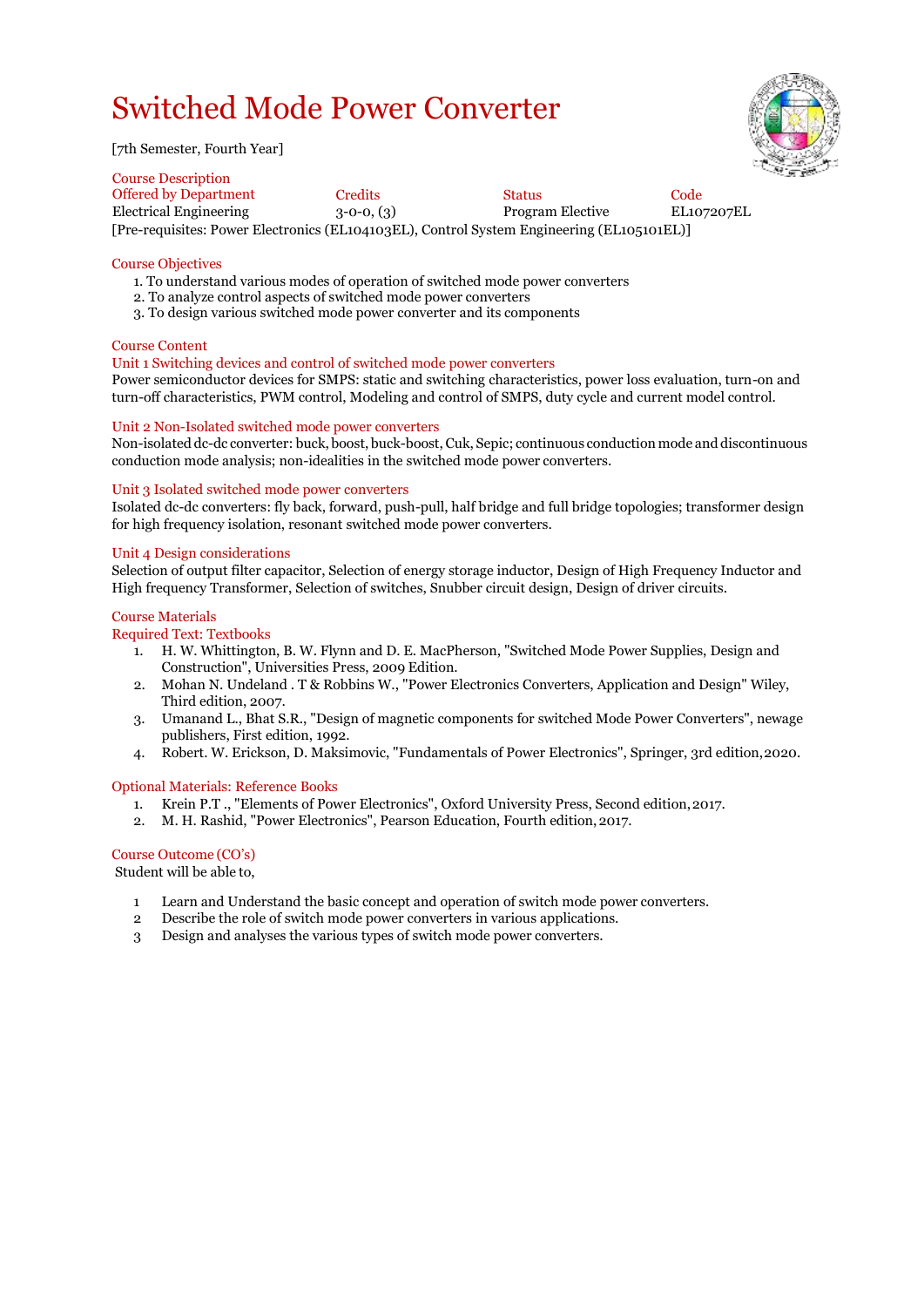# **Mapping of COs and POs**

|                 | <b>PO1</b> | <b>PO2</b> | <b>PO3</b> | PO <sub>4</sub> | PO <sub>5</sub> | <b>PO6</b> |  | PO7   PO8   PO9   PO10   PO11   PO12 |  |
|-----------------|------------|------------|------------|-----------------|-----------------|------------|--|--------------------------------------|--|
| CO <sub>1</sub> |            |            |            |                 |                 |            |  |                                      |  |
| CO <sub>2</sub> |            |            |            |                 |                 |            |  |                                      |  |
| CO <sub>3</sub> |            |            |            |                 |                 |            |  |                                      |  |

|                 | PSO <sub>1</sub> | PSO <sub>2</sub> | PSO <sub>3</sub> |
|-----------------|------------------|------------------|------------------|
| CO <sub>1</sub> |                  |                  |                  |
| CO <sub>2</sub> |                  |                  |                  |
| CO <sub>3</sub> |                  |                  |                  |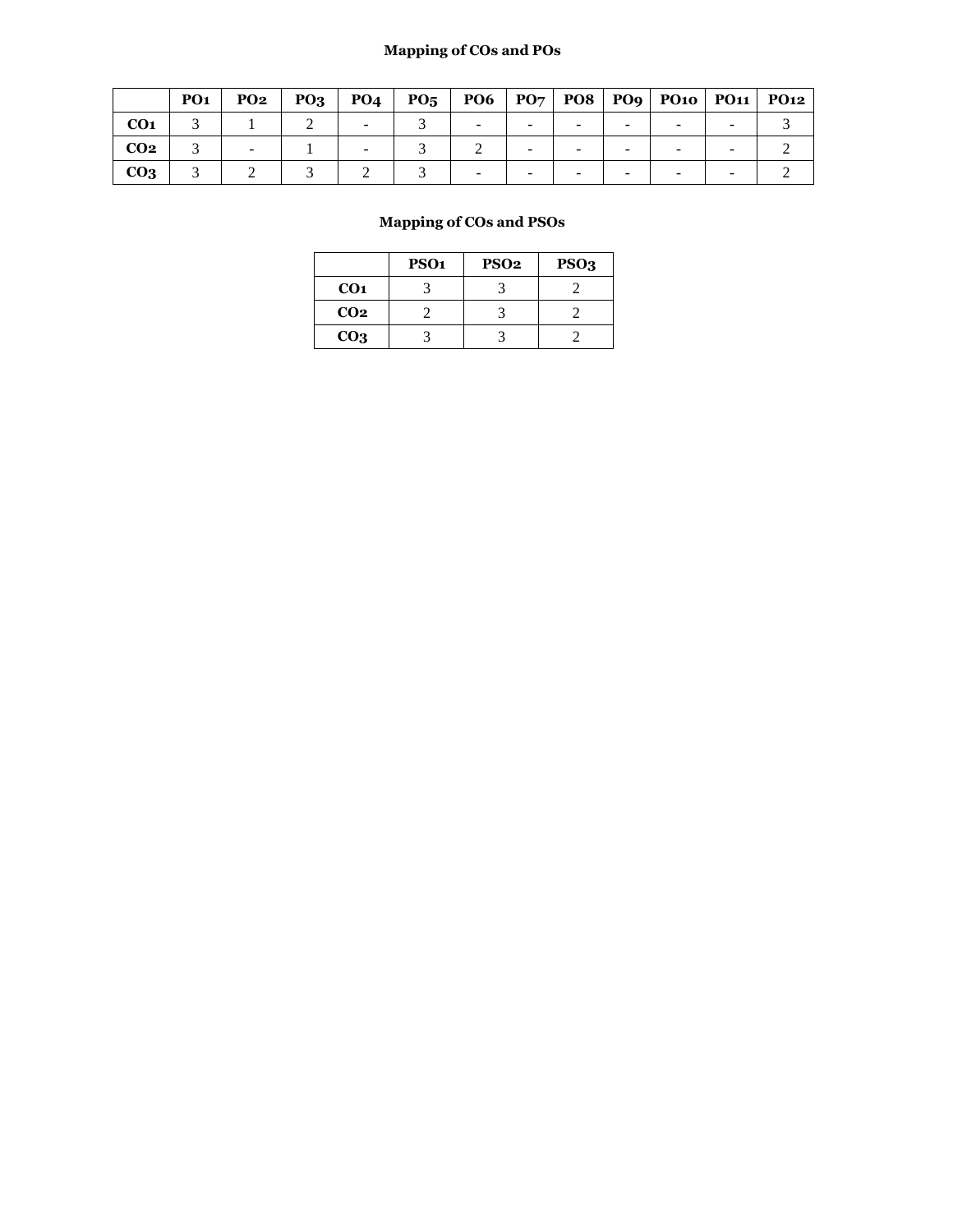# Policy and Planning of Power System



[7th Semester, Fourth Year]

#### Course Description

[Pre-requisites: Generation of electrical Energy (conventional & non-conventional) EL103103EL, Electrical Power System EL103105EL] Offered by Department Credits Status Code Electrical Engineering 4-0-0, (4) Program Elective (PE) EL107208EL

#### Course Objectives

To make student understand the various tools for analyzing and evaluating generation planning, transmission expansion planning, distribution planning and load forecasting in electric power system.

#### Course Content

#### Unit-1 Power system components

General power systems, overview of generation; transmission; and distribution, Different business models of generation; transmission; & distribution, Local grid, State grid, Regional grid, Microgrid, National grid, Smart grid, Grid inter connection, Power: building blocks of economy, Energy metering.

## Unit-2 Operation and control in power system

Economic aspects, Load curve, Load duration curve, Hot reserve, Spinning reserve, Utilization factor, Plant capacity factor, Diversity factor, Basic concepts of economic load dispatch and optimal unit commitment, Load frequency control, Reactive power compensation, Voltage control, Transmission system operator, Distribution system operator, Load dispatch centers, Power markets.

## Unit-3 Policies and regulations

Regulation, Deregulation/Reregulation, Reform, International energy policies, International energy treaties, Impact of energy on economy, Energy and environmental policies, Global energy issues, Energy policy issues, Fossil fuels related issues and policies, Policies for promoting renewable energy, Power sector reforms, Restructuring of energy supply sector, Energy strategy for future, Energy Conservation related Acts & their features, Electricity Acts, Concept of regulatory commissions, Impact of global variation in energy productivity (National & Sector wise productivity) and its analysis, Impacts of different policies and regulations towards sustainable development of the power sector.

## Unit-4 Power system planning

Time-horizon perspective of power system planning, Power system planning issues, some economic principles, Load forecasting: trend analysis; econometric modelling; end-use analysis, Single-bus generation expansion planning, Multibus generation expansion planning, Substation expansion planning, Network expansion planning, Reactive power planning, Power system planning under uncertainties, Recent trends in power system planning.

#### Course Materials

## Required Text: Text books

- 1. Hossein, Seifi, mohammad Sadegh, Sepasian, "Electric Power System planning: Issues, Algorithms and Solutions", Springer-Verlag Berlin-2011.
- 2. A. S. Pawla, " Electric Power Planning", 2nd Edition, McGraw Hill Education
- 3. B. R. Gupta, Vandana Singhal, " Power System Operation and Control, S. Chand
- 4. Allen J.Wood , Wollenberg B.F, Gerald B sheble, "Power Generation, Operation and Control", 3rd Edition, Wiley
- 5. Alessandro Rubino, Alessandro Sapio, Massimo La Scala, "Handbook of Energy Economics and Policy", 1st Edition, Elsevier

# Optional Materials: Reference Books

- 1. S Sivanaga Raju, G. Sreenivasan, "Power System Operation and Control", Pearson
- 2. Peter D. Cameron, Xiaoyi Mu, Volker Roeben, "The Global Energy Transition: Law, Policy and Economics for Energy in the 21st Century",
- 3. Edoy X.Wang and J.R.McDonald , "Modern Power Systems Planning", McGrawHill, London 1994.
- 4. James Momoh, Lamine Mili, "Economic Market Design and Plannin for Electric Power Systems", JohnWiley and Sons, New Jersey, 2010.

#### Course Outcomes

1. Familiarize with the history and growth of electric supply Industry under different socio-political environment and the various models of power system evolved.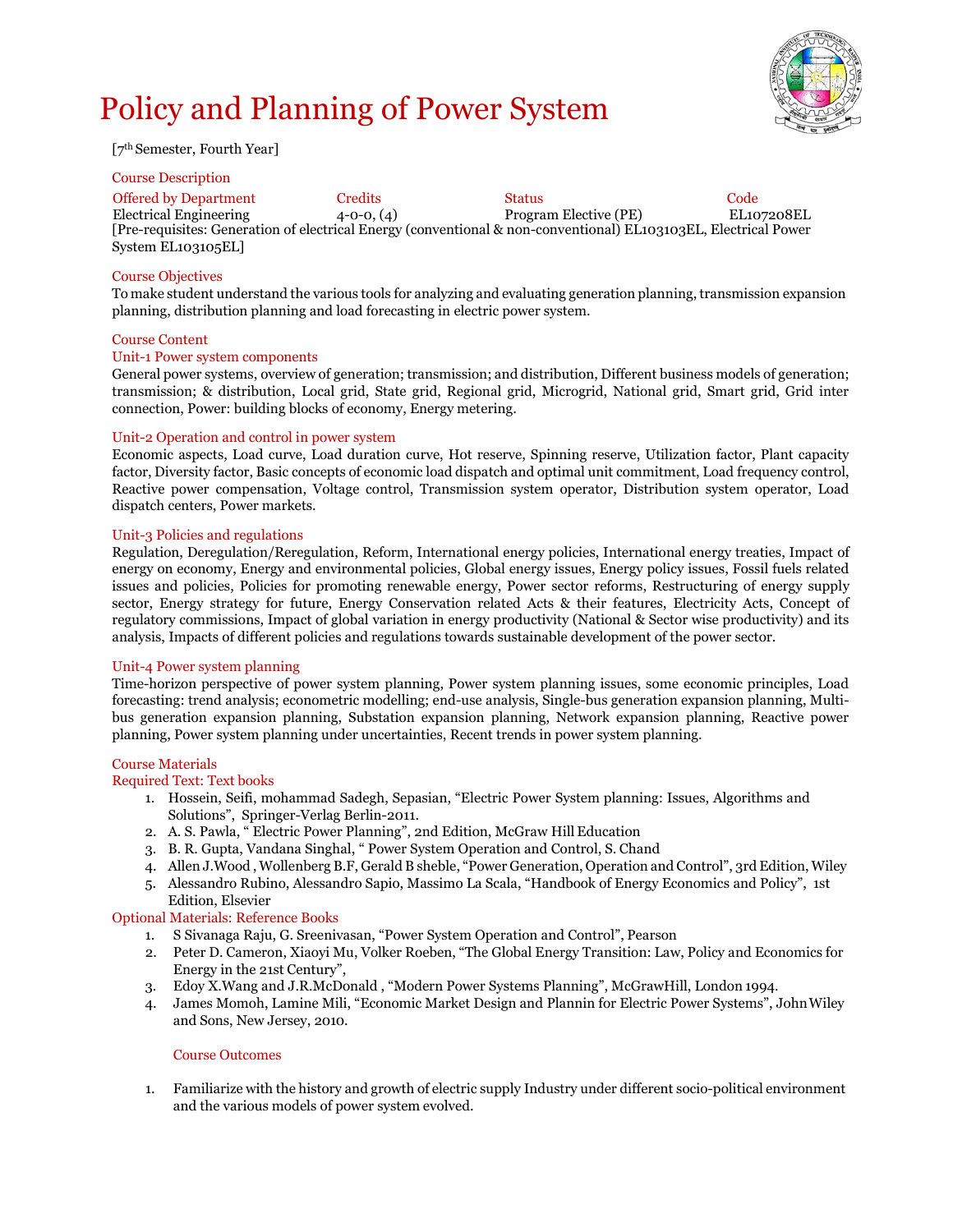- 2. Understand and apply various economic principles/techniques for the efficient as well as economic operation of power system.
- 3. Analyze, apply, and promote various policies and regulations developed for the efficient planning, operation, and control of the power system.
- 4. Demonstrate and develop engineering solutions for the issues related to the planning and evaluation of an electric power system needed for successful design of a new system, or improvement of an existingone.
- 5. Identify, formulate, and figure out the need of research and development activities required for efficient planning and operation of power system.

|                 | PO <sub>1</sub> | <b>PO2</b> | PQ <sub>3</sub> | PO <sub>4</sub> | $P_{05}$ | <b>PO6</b> | PO7 | PO <sub>8</sub> | PO <sub>9</sub> | <b>PO10</b> | <b>PO11</b> | <b>PO12</b> |
|-----------------|-----------------|------------|-----------------|-----------------|----------|------------|-----|-----------------|-----------------|-------------|-------------|-------------|
| CO <sub>1</sub> |                 |            |                 |                 |          |            |     |                 |                 |             |             |             |
| CO <sub>2</sub> | $\mathbf{2}$    |            |                 |                 |          | റ          |     |                 |                 |             |             |             |
| CO <sub>3</sub> | 2               | റ          |                 |                 |          |            |     |                 |                 |             |             |             |
| CO <sub>4</sub> | റ<br>د          |            |                 |                 |          |            |     | റ               |                 |             |             |             |
| CO <sub>5</sub> | $\Omega$<br>. . |            |                 |                 |          |            |     |                 |                 |             |             |             |

# **Mapping of course outcomes with program outcomes**

|                 | PSO <sub>1</sub> | PSO <sub>2</sub> | PSO <sub>3</sub> |
|-----------------|------------------|------------------|------------------|
| CO <sub>1</sub> |                  |                  |                  |
| CO <sub>2</sub> |                  | 9                | റ                |
| CO <sub>3</sub> |                  |                  |                  |
| CO <sub>4</sub> |                  |                  |                  |
| CO <sub>5</sub> |                  |                  |                  |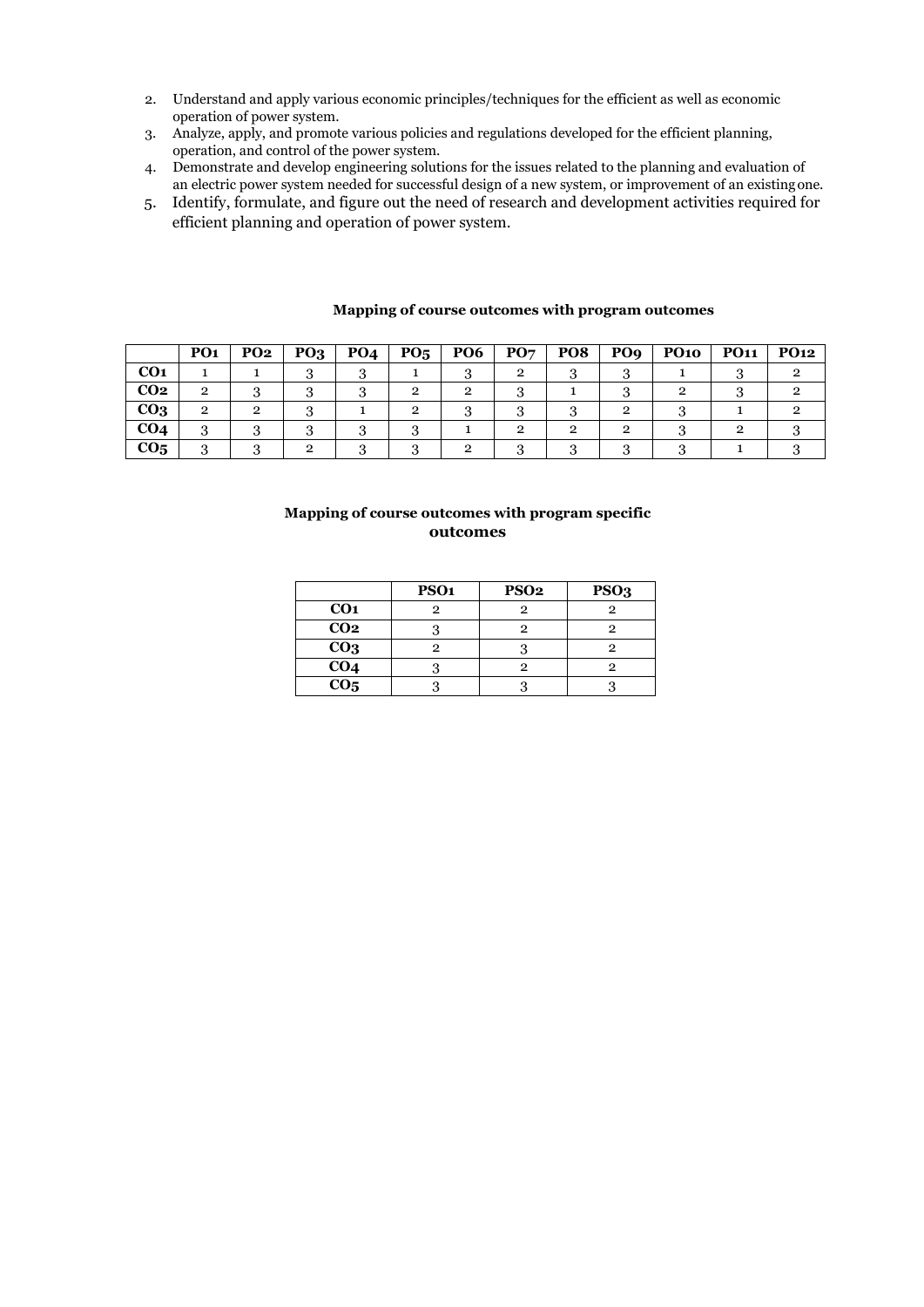# **Mechatronics**

[7th Semester, Fourth Year]

Course Description Offered by Department Credits Code<br>
Electrical Engineering 3-0-0, (3) Open Elective EL107301EL Electrical Engineering  $3-0-0$ ,  $(3)$ [Pre-requisites: Basic Electrical Engineering (EL101022EL), Physics II(PH101006PH)]

# Course Objectives

- 1. To integrate concepts of electrical, mechanical and computer engineering in the design of mechatronics systems.
- 2. To be able to design, build, interface and control a mechatronic system for a set of specifications.

# Course Content

## Unit 1 Mechatronic system

Mathematical modeling of electrical, mechanical, electromechanical systems, pneumatic and thermal systems; Passive and active elements, lumped and distributed systems, Electromechanical energy conversion.

#### Unit 2 Sensors and actuators

Measurement devices; operation of sensor, transmitter and transducer; Classification and calibration of sensors; Displacement, position and motion sensors, Actuators; Electrical actuating devices, Industrial automation and PLC.

#### Unit 3 Signal conditioning and data acquisition system

Analog signal conditioning; Digital signal conditioning, Analog and Digital Data Acquisition Systems, Voltage, Current, Frequency, Temperature, Displacement, Pressure measurement using Data Acquisition System (DAS), Design of signal conditioning circuits, Application of Data Acquisition System in Power plant, Data Logger.

#### Unit 4 Embedded systems

8086 Microprocessor architecture; Assembly language instruction and programming; 8051 Microcontroller; 8085 / 8086 / 8051 Interfacing, Digital signal processor and FPGA.

#### Course Materials

Required Text: Text books

- 1. Curtis D. Johnson, "Process Control Instrumentation Technology" , Pearson Education India, 8th edition, 2015.
- 2. D. Patranabis, "Sensors and Transducers", Prentice Hall India Learning Private Limited, 2Nd edition 2003.
- 3. A.K. Ray & K.M.Bhurchandi, "Advanced Microprocessors and peripherals- Architectures, Programming and Interfacing", McGraw-Hill Education (India) ,2009.

#### Course Outcomes

- 1. Appreciate the significance of monitoring, signal conditioning and computer interfacing for improving the reliability and performance of mechanical systems
- 2. Infer the steps in PLC based industrial automation
- 3. Write common programs in microcontroller and by using ladder logic
- 4. Design the various components of a mechatronic system for a given set of specification

|                 |   |  | PO1   PO2   PO3   PO4   PO5   PO6 |  |  | PO7   PO8   PO9   PO10   PO11   PO12 |  |
|-----------------|---|--|-----------------------------------|--|--|--------------------------------------|--|
| CO <sub>1</sub> |   |  |                                   |  |  |                                      |  |
| CO <sub>2</sub> | C |  |                                   |  |  |                                      |  |
| CO <sub>3</sub> |   |  |                                   |  |  |                                      |  |
| CO <sub>4</sub> |   |  |                                   |  |  |                                      |  |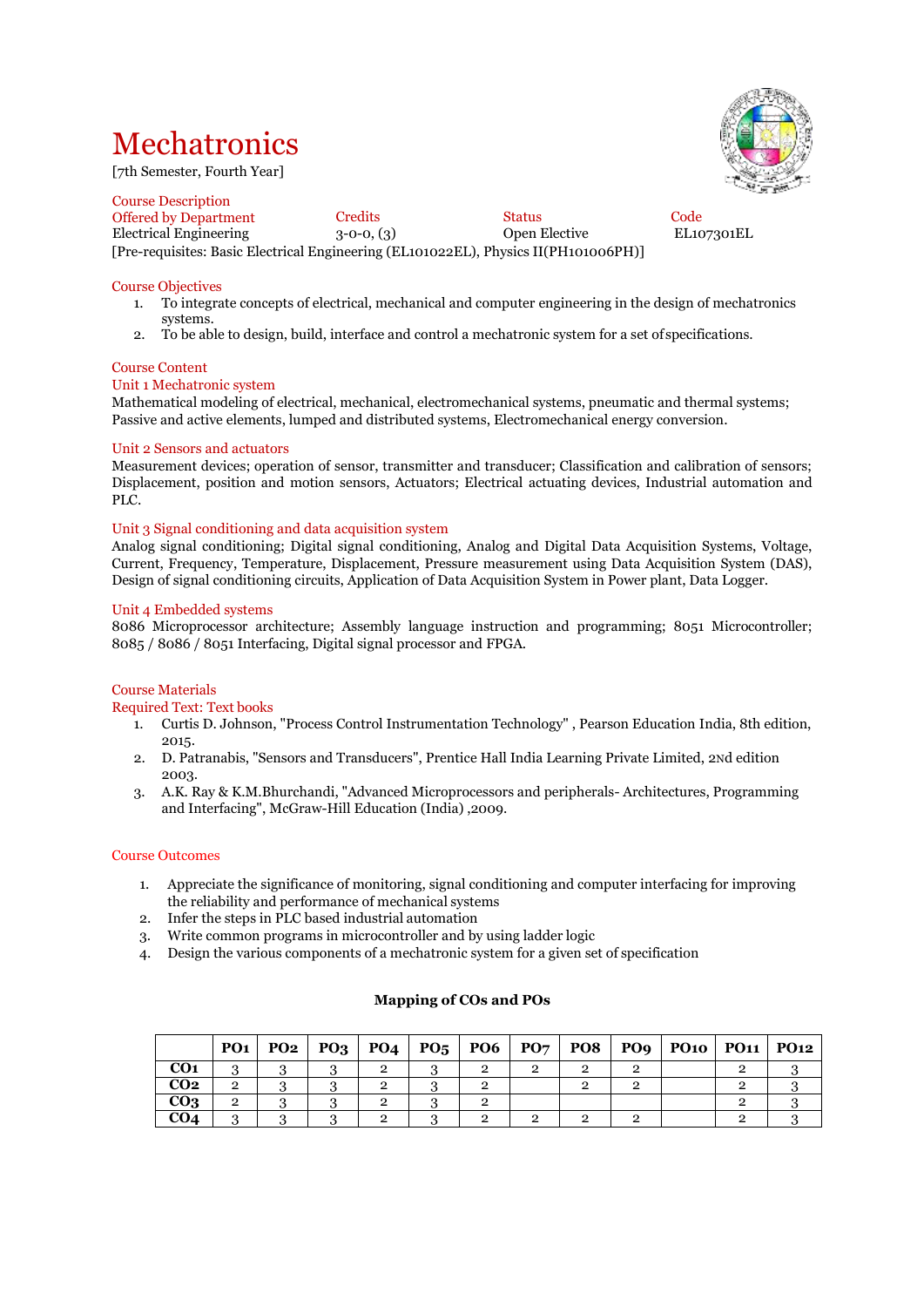|                 | PSO <sub>1</sub> | PSO <sub>2</sub> | PSO <sub>3</sub> |
|-----------------|------------------|------------------|------------------|
| CO <sub>1</sub> |                  |                  | っ                |
| CO <sub>2</sub> |                  |                  | っ                |
| CO <sub>3</sub> |                  |                  |                  |
| CO <sub>4</sub> |                  |                  | റ                |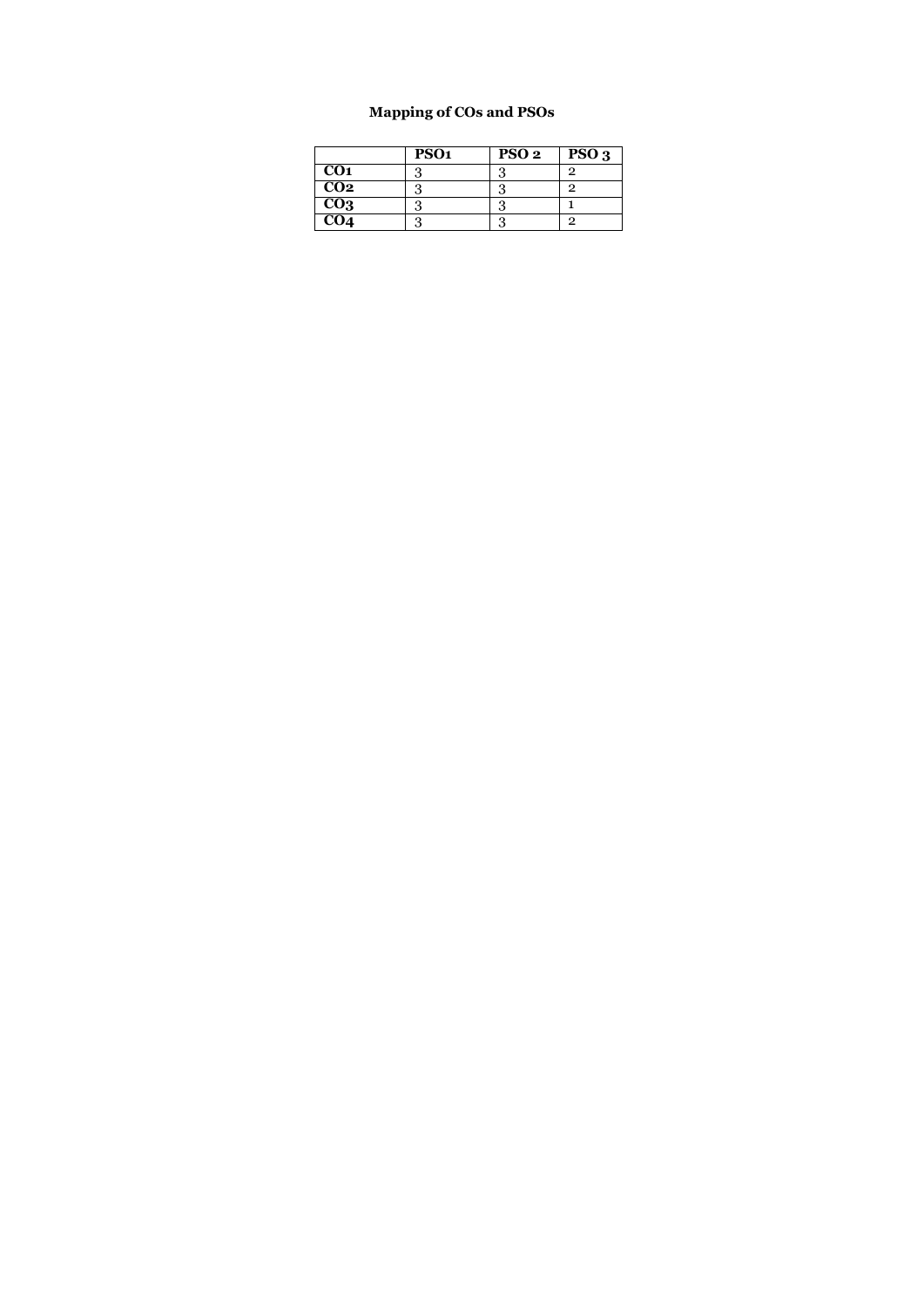# Applied Optimization

[7th Semester, Fourth Year]

| <b>Course Description</b>           |              |               |      |
|-------------------------------------|--------------|---------------|------|
| <b>Offered by Department</b>        | Credits      | <b>Status</b> | Code |
| Electrical<br>[Pre-requisites: NIL] | $3-0-0, (3)$ | Open Elective | EL10 |

3-0-0, (3) Open Elective EL107302EL

# Course Objectives

To expose students regarding the utility of optimization techniques for engineering design

# Course Content

# Unit 1 Introduction

Vectors, Matrices, Eigen values and Eigenvector, Optimization and Design, Formulation of objective function, Incorporating constraints in objective function, Engineering Applications of optimization.

# Unit 2 Unconstrained Optimization Algorithm

Optimality criteria, Dynamic Optimization, Unidirectional search, Direct search methods, Gradient Search methods, Simplex search method, Hooke-Jeeves pattern search method, Optimization toolbox (MATLAB).

# Unit 3 Constrained Optimization Algorithm

Kuhn Tucker Condition, Rosen's Gradient projection method, Penalty function method, Optimization toolbox (MATLAB).

# Unit 4 Nontraditional and Machine Learning Based Optimization Algorithms

Genetic Algorithm, Differential Evolution and Particle Swarm Optimization, Formulation of optimization problem with multiple objectives, Pareto Optimality, NSGA (Non-sorted genetic algorithm), Machine Learning for optimization.

# Course Materials

# Required Text: Textbooks

- 1. S S Rao, "Engineering Optimization- Theory and Practice", newage publishers, Third edition,2013.
- 2. Kalyanmoy Deb, "Optimization for Engineering Design, Algorithms and Examples", Prentice Hall India Learning Private Limited, Second edition, 2012.
- 3. Kalyanmoy Deb, "Multiobjective Optimization Using Evolutionary Algorithms", Wiley,2010.

# Course Outcomes

- 1. Infer the application of optimization techniques for engineering design 2. Formulate a design task as an optimization problem
- 2. Formulate a design task as an optimization problem
- 3. Appreciate the specific attributes of gradient based and search based techniques
- 4. Infer the applicability of evolutionary optimization techniques
- 5. Apply optimization techniques to solve problems in different engineering domains

## **Mapping of COs and POs**

|                 | PQ1 |   |                |   |                | $PQ2   PQ3   PQ4   PQ5   PQ6   PQ7   PQ8   PQ9   PQ10   PQ11   PQ12$ |  |
|-----------------|-----|---|----------------|---|----------------|----------------------------------------------------------------------|--|
| CO <sub>1</sub> |     |   | 2              |   | $\mathfrak{p}$ |                                                                      |  |
| CO <sub>2</sub> | 2   |   | $\mathbf{2}$   | റ |                |                                                                      |  |
| CO <sub>3</sub> |     |   | $\mathbf{2}$   |   |                |                                                                      |  |
| CO <sub>4</sub> | റ   | ົ | $\mathbf{2}$   | റ | 2              |                                                                      |  |
| CO <sub>5</sub> |     | റ | $\mathfrak{p}$ |   | റ              |                                                                      |  |

|                  | PSO <sub>1</sub> | PSO <sub>2</sub> | PSO <sub>3</sub> |
|------------------|------------------|------------------|------------------|
| CO <sub>1</sub>  |                  |                  |                  |
| CO <sub>2</sub>  |                  |                  |                  |
| CO <sub>3</sub>  |                  |                  |                  |
| $\overline{CO4}$ |                  | 2                |                  |
| CO <sub>5</sub>  |                  |                  |                  |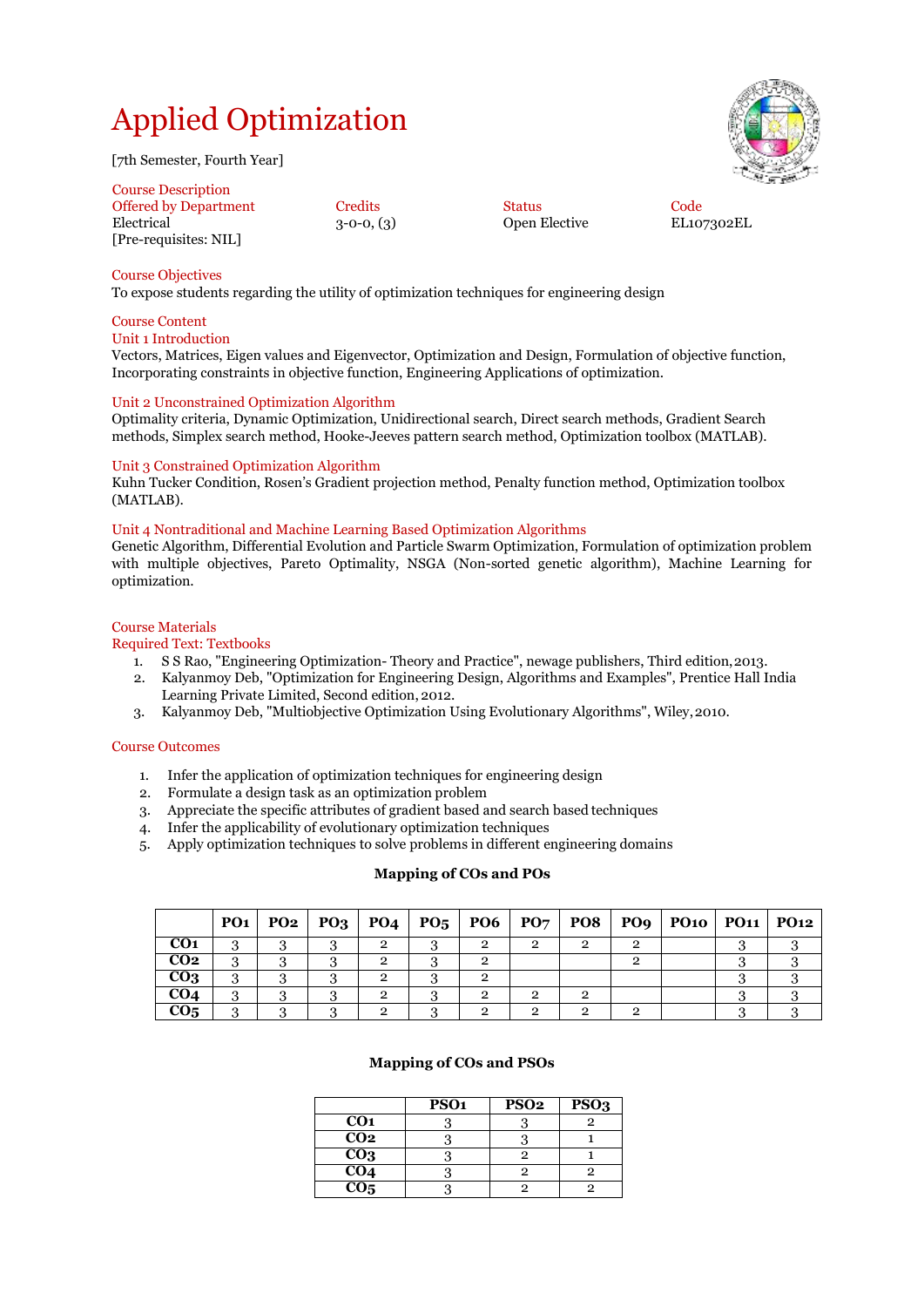# Process Control & Instrumentation

[7th Semester, Fourth Year]



| <b>Course Description</b>    |              |                                                                                                      | <b>CONTRACTOR</b> |
|------------------------------|--------------|------------------------------------------------------------------------------------------------------|-------------------|
| <b>Offered by Department</b> | Credits      | <b>Status</b>                                                                                        | Code              |
| Electrical Engineering       | $3-0-0, (4)$ | Open Elective                                                                                        | EL107303EL        |
|                              |              | [Pre-requisites: Electrical Measurement and Instrumentation (EL103101EL), Control System Engineering |                   |
| (EL105101EL)                 |              |                                                                                                      |                   |

# Course Objectives

- 1. To give the students a comprehension of Process Control Instrumentation Design.
- 2. To give the students the knowledge about the most important issues in Design of Controllers.
- 3. To give the students a comprehension of the relation between Instrumentation and controller design in industrial applications.
- 4. To make the students able to analyze the control loops and to achieve the control actions with different Controllers.
- 5. To introduce the dynamics of various processes and modeling of physical processes.

#### Course Content

#### Unit 1 Process control

Introduction, Process variables, Degrees of freedom, Industrial variables and measurement systems, Sensors and Transducers for measurement of industrial variables like Pressure, Temperature, Level, Flow, Torque, Speed etc., Sensor principles, Sensor, scaling, Industrial signal conditioning systems, Amplifiers, Filters, A/D Converters for Industrial measurement systems, General industrial instruments, I/P and P/I Converters.

## Unit 2 Design aspects and Hardware for a process control system

Modeling of chemical processes, development of a mathematical model, State variables and state equations, Transfer function of a process with single/multiple outputs, Process modeling, Characteristics of liquid systems, Gas systems, Thermal systems, interacting Non-interacting systems.

#### Unit 3 Control Systems for various processes

Development of control loops, Design aspects and selection criterion for field instruments and instrumentation scheme for Distillation column, Control of top and bottom product compositions, Reflux ratios, Control of chemical reactors, Control of Heat Exchanger, Steam Boiler, Design aspects of Instrumentation for Power, Water and Waste-Water Treatment, Food and Beverages, Pharmaceuticals Introduction to International Standards, Cement, Automobile and Building Automation.

## Unit 4 Advanced control

Model predictive control, Batch Process control, Plant-wide control & monitoring, Instrumentation for process monitoring, Statistical process control, Introduction to Fuzzy Logic in Process Control, Introduction to OPC Introduction to environmental issues and sustainable development relating to process industries. PLC, DCS, SCADA.

#### Unit 5 Chemical and Biochemical sensors

Polymers, Chemically Modified Electrodes (CME), Affinity sensors, Potentiometric and Amperometric devices, Catalytic sensors, Gas sensors etc.

#### Course Materials

Required Text: Textbooks

- 1. R. P. Vyas, "Process Control and Instrumentation", Denett & Co., 7th edition,2015.
- 2. Donald R Coughanower, Steven E LeBlanc, "Process System Analysis & Control", McGraw Hill Education, Third edition ,2017.
- 3. B. Wayne Bequette, "Process control, modeling, Design and simulation", Prentice Hall of India (P) Ltd., 2003.

## Optional Materials: Reference Books

- 1. Curtis d Jonson, "Process Control Instrumentation Technology", Pearson, 8th edition, 2015.
- 2. Surekha Bhanot, "Process Control: Principles and Applications", Oxford University Press ,2008.
- 3. Bela G. Liptak , "Instrument Engineers' Handbook, Volume Two: Process Control and Optimization", CRC Press, 4th edition, 2005.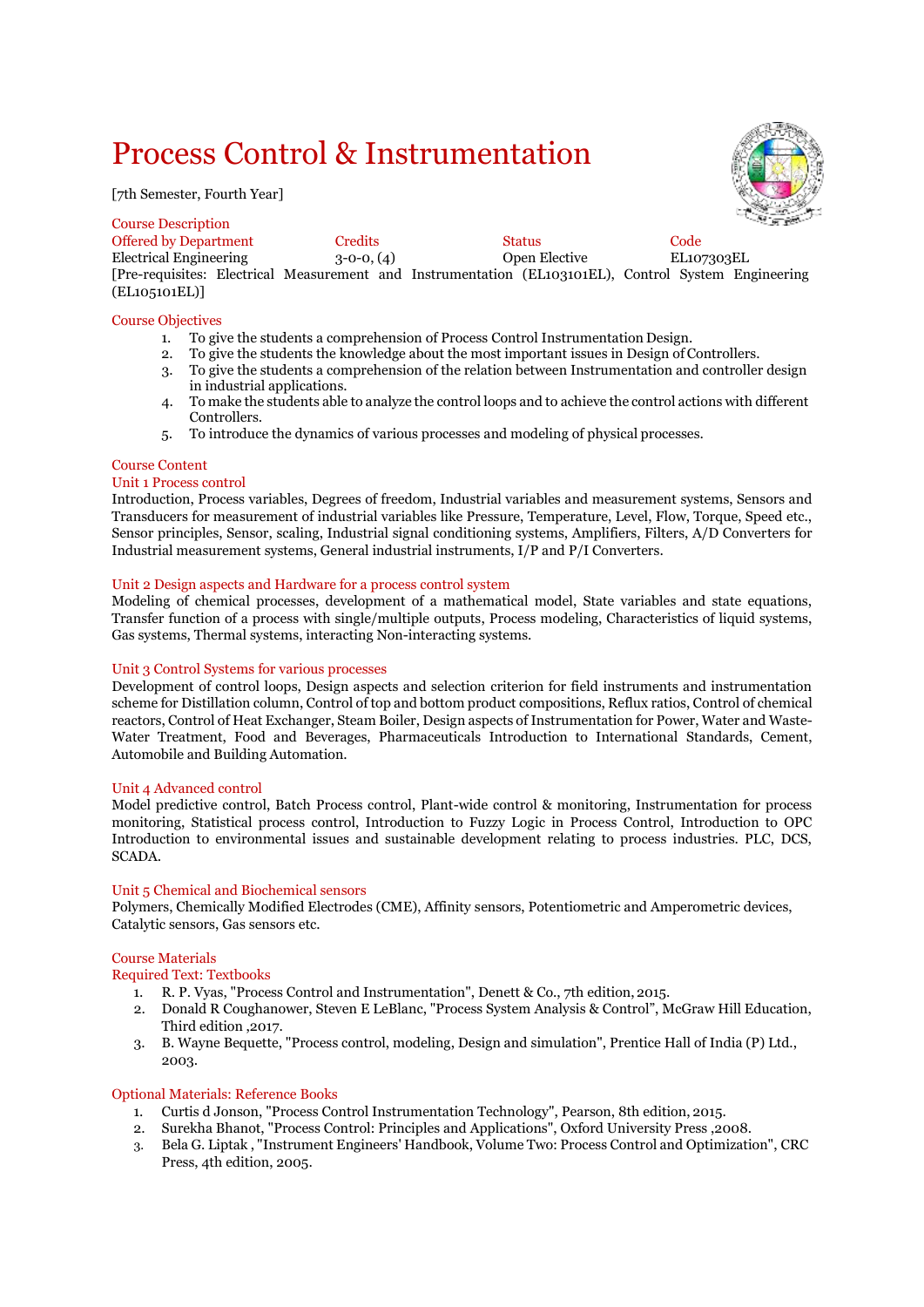# **Mapping of COs and POs**

|                 | PO <sub>1</sub> | PO2            | $PQ_3$         | PO <sub>4</sub> |                | $P05$   PO6  | P07            |   |   | POS   PO9   PO10 | <b>PO11</b> | <b>PO12</b>    |
|-----------------|-----------------|----------------|----------------|-----------------|----------------|--------------|----------------|---|---|------------------|-------------|----------------|
| CO <sub>1</sub> | 3               | $\overline{2}$ | 3              | $\mathbf{2}$    | $\overline{2}$ | $\mathbf{2}$ |                |   |   |                  |             | $\mathfrak{D}$ |
| CO <sub>2</sub> | $\overline{2}$  | 3              | $\overline{2}$ | $\overline{2}$  | 3              | $\mathbf{2}$ | $\overline{2}$ |   |   |                  |             | 3              |
| CO <sub>3</sub> | $\overline{2}$  | 3              | 3              | $\overline{2}$  | 3              |              |                | 1 |   |                  | 3           | 3              |
| CO <sub>4</sub> | 3               | 3              | 3              | 1               | $\overline{2}$ |              |                |   | 3 |                  |             | 3              |
| CO <sub>5</sub> |                 | $\overline{2}$ | 3              | 3               | 3              |              |                |   | 3 |                  | 3           | $\mathfrak{D}$ |

|                 | PSO <sub>1</sub> | <b>PSO2</b>  | $\overline{PSO}_3$ |
|-----------------|------------------|--------------|--------------------|
| CO <sub>1</sub> | $\overline{2}$   | 1            |                    |
| CO <sub>2</sub> | 2                | $\mathbf{2}$ |                    |
| CO <sub>3</sub> | $\overline{2}$   | 3            | 1                  |
| CO <sub>4</sub> | 3                | 3            |                    |
| CO <sub>5</sub> | 3                | 3            |                    |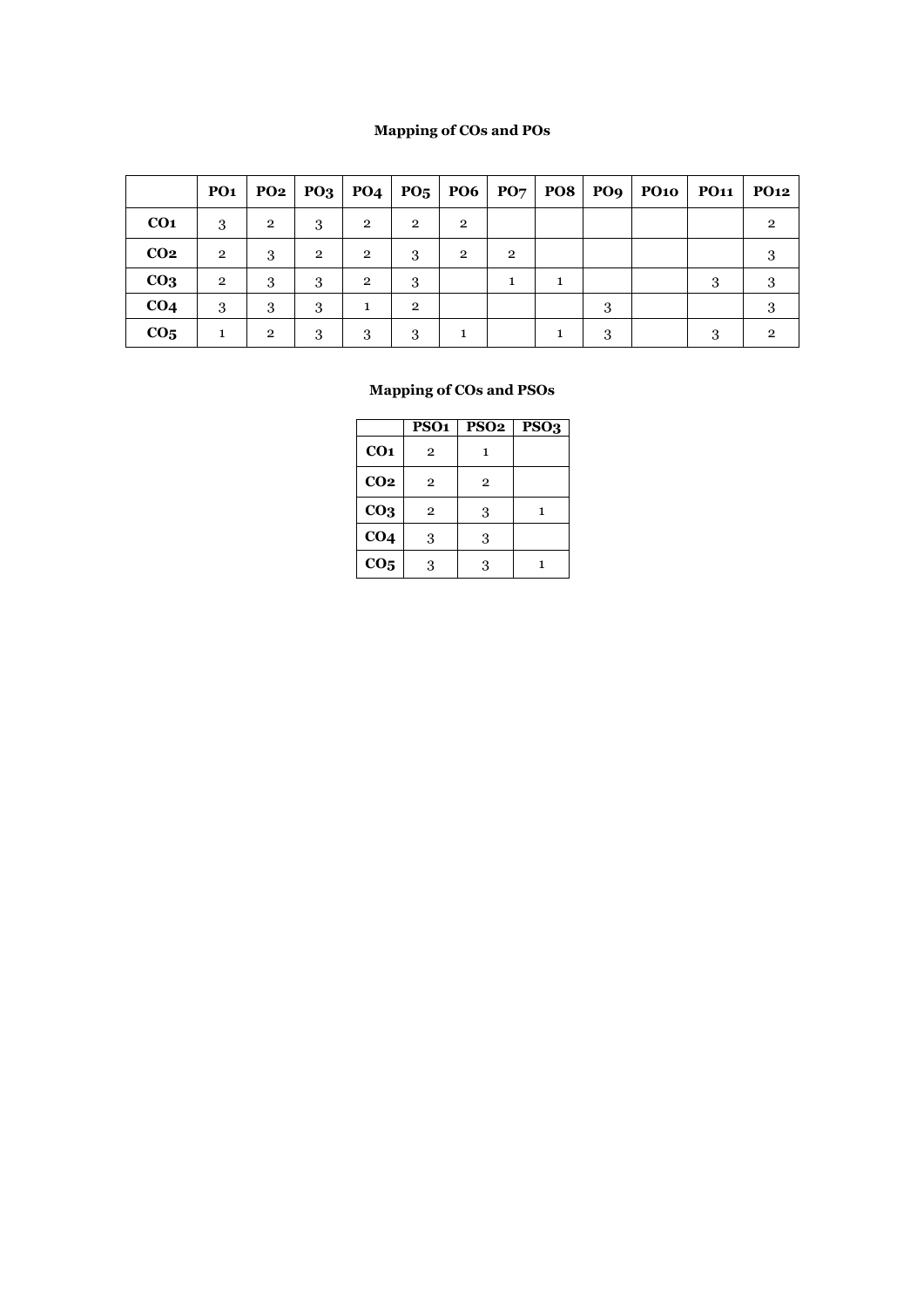# Renewable and Distributed Energy Systems

[7th Semester, Fourth Year]

Course Description Offered by Department Credits Status Code Electrical 3-0-0, (3) Open Elective EL107304EL [Pre-requisites: Basic Electrical Engineering Code (EL10I022EL)]

Course Objectives

- 1. To make the students appreciate the significance of distributed energy resources in the present scenario
- 2. To acquaint the students with fundamentals of the integration of renewable sources with the utility grid.

# Course Content

# UNIT 1 Wind Energy System

Introduction to renewable energy system, Environment aspects of energy utilization, World energy supplies, Wind resource assessment, Wind power system components, Power conversion technologies and applications, Characteristics and Power Generation from Wind Energy, Wind power estimation technique, Aerodynamics of wind turbine blades, Various aspects of wind turbine design, Wind turbine generators, Reactive power compensation, Site selection, Planning of wind farms, maintenance and operation, Environmentalassessment.

#### Unit 2 Solar Energy System

Present and Future scope of Solar Energy, Solar radiation, Photo-voltaic effect, Type of PV cells, Electrical properties, Equivalent circuit, Cell characteristics, Effect of temperature variation, PV cell model, PV module, Grid connected and islanded system, Technical and non-technical consideration- system size and module choice, Standalone systems: Modules, Batteries, charge controllers.

#### Unit 3 Hydrogen as renewable energy and Hybrid Energy System

Source of Hydrogen, Fuel for Vehicle Hydrogen Production, Biological AND Biochemical methods of hydrogen production, Storage of Hydrogen, Fuel cell- Principle of working, construction and applications, Hybrid wind energy systems.

## Unit 4 Distributed Generation (DG)

Overview and technology trends, Introduction to distribution systems, distribution system equipment, grounding, sequence analysis and fault calculations, relaying requirements for Distributed Generation (DG) system Intentional and unintentional islanding, power converter topologies for grid interconnection, filtering requirements. Selection of power converter components, Economic Aspects of Distributed Generation, Micro- grid with Distributed Energy Resources.

#### Course Materials

#### Required Text: Textbooks

- 1. Godfrey Boyle,"Renewable energy power for a sustainable future", Oxford University Press, Third edition, 2012.
- 2. Khan B. H., "Non-Conventional Energy Resources", McGraw Hill Education India Private Limited, Third edition, 2017.
- 3. 3. D.P. Kothari, K. C. Singal, Rakesh Ranjan,"Renewable energy sources and emerging technology", Prentice
- 4. Hall India Learning Private Limited, 2Nd edition,2011.

#### Optional Materials: Reference Books

- 1. Twidell, J., Tony W., "Renewable Energy Resources", 2nd Edition, ROUTLEDGE BSP,2019.
- 2. Kreith F., Kreider J.F.,"Solar Energy Handbook", McGraw-Hill Inc.
- 3. Nikos Hatziargyriou , "Micro-grids: Architectures and Control" ,Wiley, 2014.

#### Course Outcomes

- 1. Appraise the concept of renewable energy system and their role in our society.
- 2. Understand the operating concept, components and application of wind energy system.
- 3. Interpret the concept, application and analyze the performance of solar energy system.
- 4. Acquire the knowledge of construction, application and performance of hybrid energy system.
- 5. Infer the concept and utility of energy storage and micro-grid.

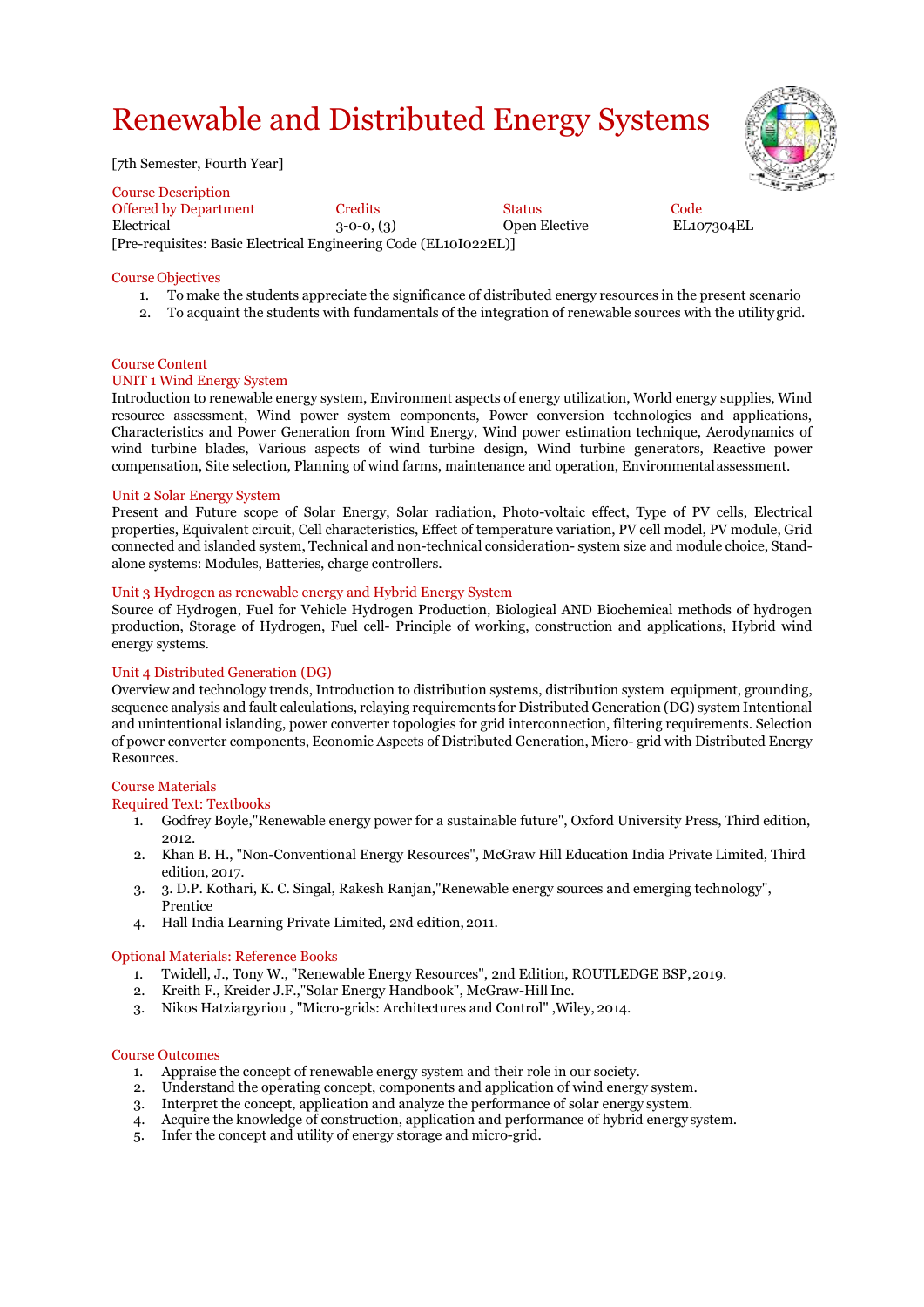# **Mapping of COs and POs**

|                 | <b>PO1</b> |   |   |  |  |  | $PQ2   PQ3   PQ4   PQ5   PQ6   PQ7   PQ8   PQ9   PQ10   PQ11   PQ12$ |  |
|-----------------|------------|---|---|--|--|--|----------------------------------------------------------------------|--|
| CO <sub>1</sub> |            |   | റ |  |  |  |                                                                      |  |
| CO <sub>2</sub> |            |   |   |  |  |  |                                                                      |  |
| CO <sub>3</sub> |            |   |   |  |  |  |                                                                      |  |
| CO <sub>4</sub> |            |   |   |  |  |  |                                                                      |  |
| CO <sub>5</sub> | ົ          | ົ | റ |  |  |  |                                                                      |  |

|                  | PSO <sub>1</sub> | PSO <sub>2</sub> | PSO <sub>3</sub> |
|------------------|------------------|------------------|------------------|
| CO <sub>1</sub>  |                  |                  |                  |
| $\overline{CO2}$ |                  |                  |                  |
| CO <sub>3</sub>  |                  |                  |                  |
| CO <sub>4</sub>  |                  |                  |                  |
| CO <sub>5</sub>  |                  |                  |                  |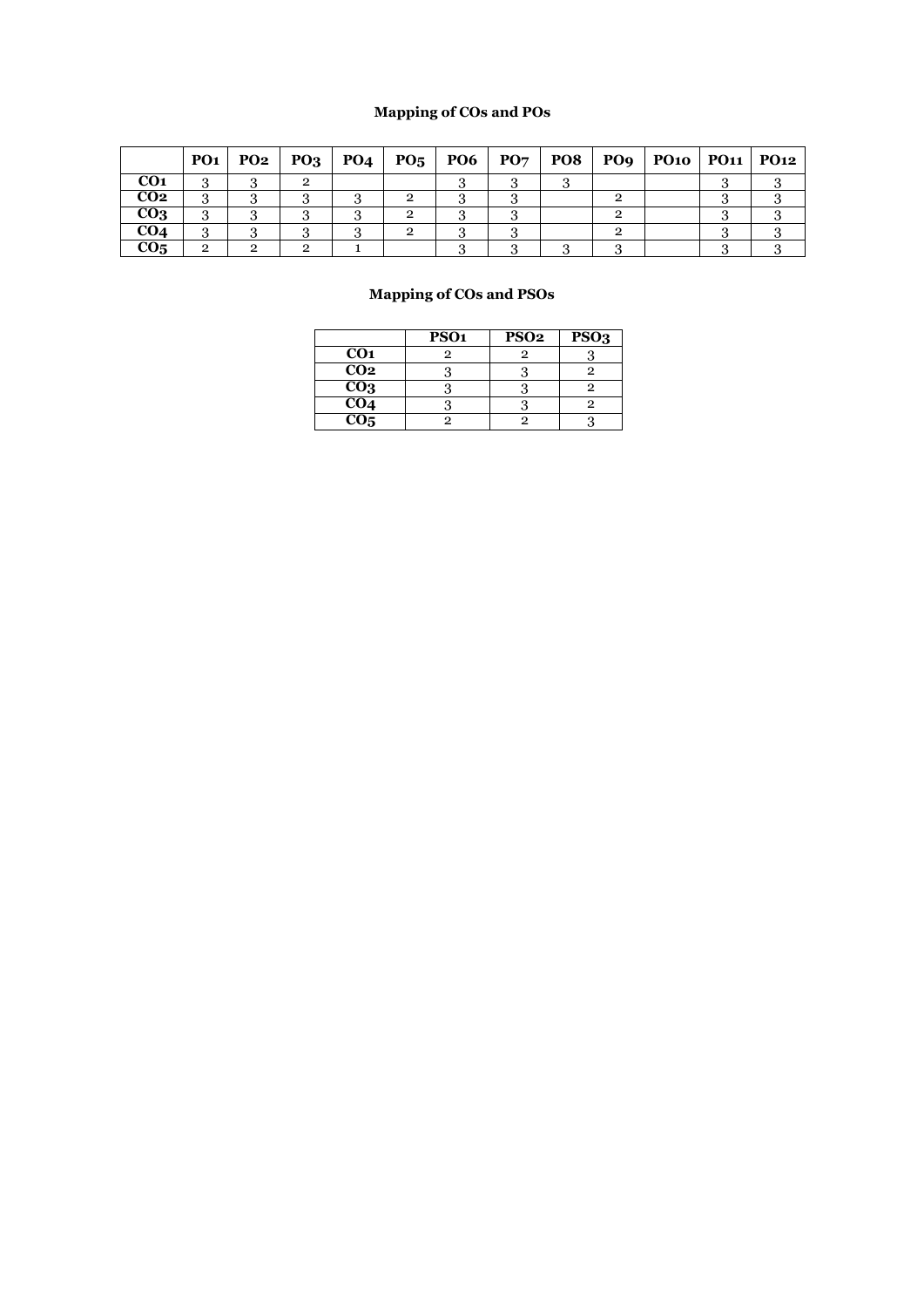# Soft Computing Techniques and Its Applications

[7th Semester, Fourth Year]

Course Description Offered by Department Credits Code<br>
Electrical Engineering 3-0-0, (3) Open Elective EL107305EL Electrical Engineering  $3-0-0$ ,  $(3)$ [Pre-requisites: NIL]

# Course Objectives

To explain the basic knowledge representation, problem solving, and learning methods of soft computing techniques and Artificial Intelligence, Applications of soft computing techniques in intelligent-system engineering, Assess the applicability in solving engineering problems.

# Course Content

# Unit 1 Introduction of soft computing techniques

Introduction of soft computing techniques, Conventional Hard computing, Origin and history of different soft computing techniques, it basic principle and comparison with hard computing.

# Unit 2 Biological Neural Network

Introduction to Biological neural network, human brain, structure of Human Brain, its characteristics and functioning.

# Unit 3 Artificial Neural Network & Its Applications

Introduction to Artificial Neural Network: Evolution of ANN, Basic neuron modeling, comparison between ANN and human brain, characteristics, neuron models/ Architectures, activation functions, Learning (Supervised & Unsupervised) strategies, Back propagation network, Kohonen's Self organization map, competitive network. Applications of Neural network.

# Unit 4 Fuzzy Logic& Its Applications

Fuzzy Logic: Introduction to classical sets and operations, Fuzzy set theory and operations, Fuzzy set versus crisp set, Crisp relation & fuzzy relations, Membership functions, Fuzzy rule base, fuzzification and defuzzification methods, fuzzy inference systems, Applications of fuzzy logic.

#### Unit 5 Genetic algorithms and its applications

Genetic algorithm: Introduction, working principle, Basic operators and Terminologies like individual, gene, encoding, fitness function and reproduction, Genetic modeling: Significance of Genetic operators, cross over, mutation, GA optimization problems.

#### Course Materials

Required Text: Textbooks

- 1. Howard B Demuth, Mark H Beale, Orlando de Jesus, "Neural Network Design", 2Nd edition, Martin Hagan, 2014.
- 2. S. N. Shivnandam, "Principles of soft computing", Wiley, Third edition, 2018.
- 3. S. Rajasekaran, G. A. Vijayalakshmi Pai, " Neural Networks, Fuzzy Systems and Evolutionary Algorithms: Synthesis and Applications ", PHI Learning, 2nd edition, 2017.

#### Optional Materials: Reference Books

- 1. Devendra K. Chaturvedi, "Soft Computing: Techniques and Its Applications in Electrical Engineering", Springer, 2008.
- 2. Edited by Kevin Warwick, Arthur Ekwue, Rag Aggarwal, "Artificial Intelligence Techniques in Power Systems (Energy Engineering)", Institution of Engineering and Technology, 1997.
- 3. El-Hawary, M., "Electric Power Applications of Fuzzy Systems", Wiley-IEEE Press, 1st edition, 1998.

#### Course Outcomes:

After the completion of the course the student will be able to :

- 1. Learn the evolution of different Soft Computing techniques.
- 2. Know the details of different Soft Computing/ Artificial Intelligence (AI) techniques: Artificial Neural Network, Fuzzy systems and Genetic Algorithm.
- 3. Simulate different ANN, Fuzzy systems and Genetic Algorithm in Matlab software.
- 4. Undertake projects on Soft Computing/Artificial Intelligence application in power system, protection and power electronics area*.*

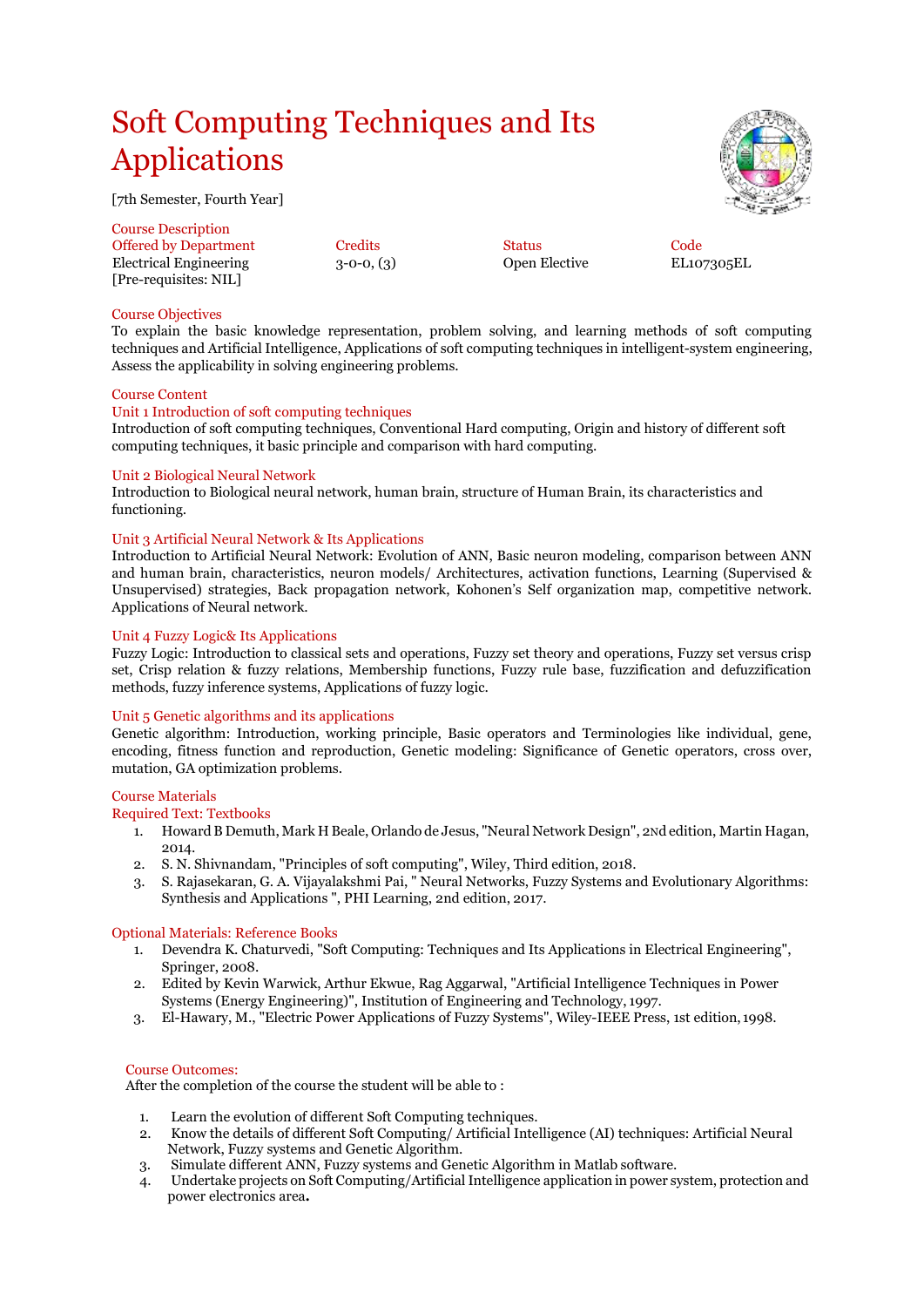#### **Mapping of COs and POs**

|                 | PO <sub>1</sub> | PO2 | PQ <sub>3</sub> | PO <sub>4</sub> | $\overline{P0}_5$ | PO6 | PO <sub>7</sub> | PO8 | PO <sub>9</sub> | <b>PO10</b> | <b>PO11</b> | <b>PO12</b> |
|-----------------|-----------------|-----|-----------------|-----------------|-------------------|-----|-----------------|-----|-----------------|-------------|-------------|-------------|
| CO <sub>1</sub> |                 |     |                 |                 |                   |     |                 |     |                 |             |             |             |
| CO2             |                 |     |                 |                 |                   |     |                 |     |                 |             |             |             |
| CO3             |                 |     |                 |                 |                   |     |                 |     |                 |             |             |             |
|                 |                 |     |                 |                 |                   |     |                 |     |                 |             |             |             |

|                 | PSO <sub>1</sub> | <b>PSO2</b> | PSO <sub>3</sub> |
|-----------------|------------------|-------------|------------------|
| CO <sub>1</sub> |                  |             |                  |
| CO <sub>2</sub> |                  |             |                  |
| CO <sub>3</sub> |                  |             |                  |
| CO <sub>4</sub> |                  |             |                  |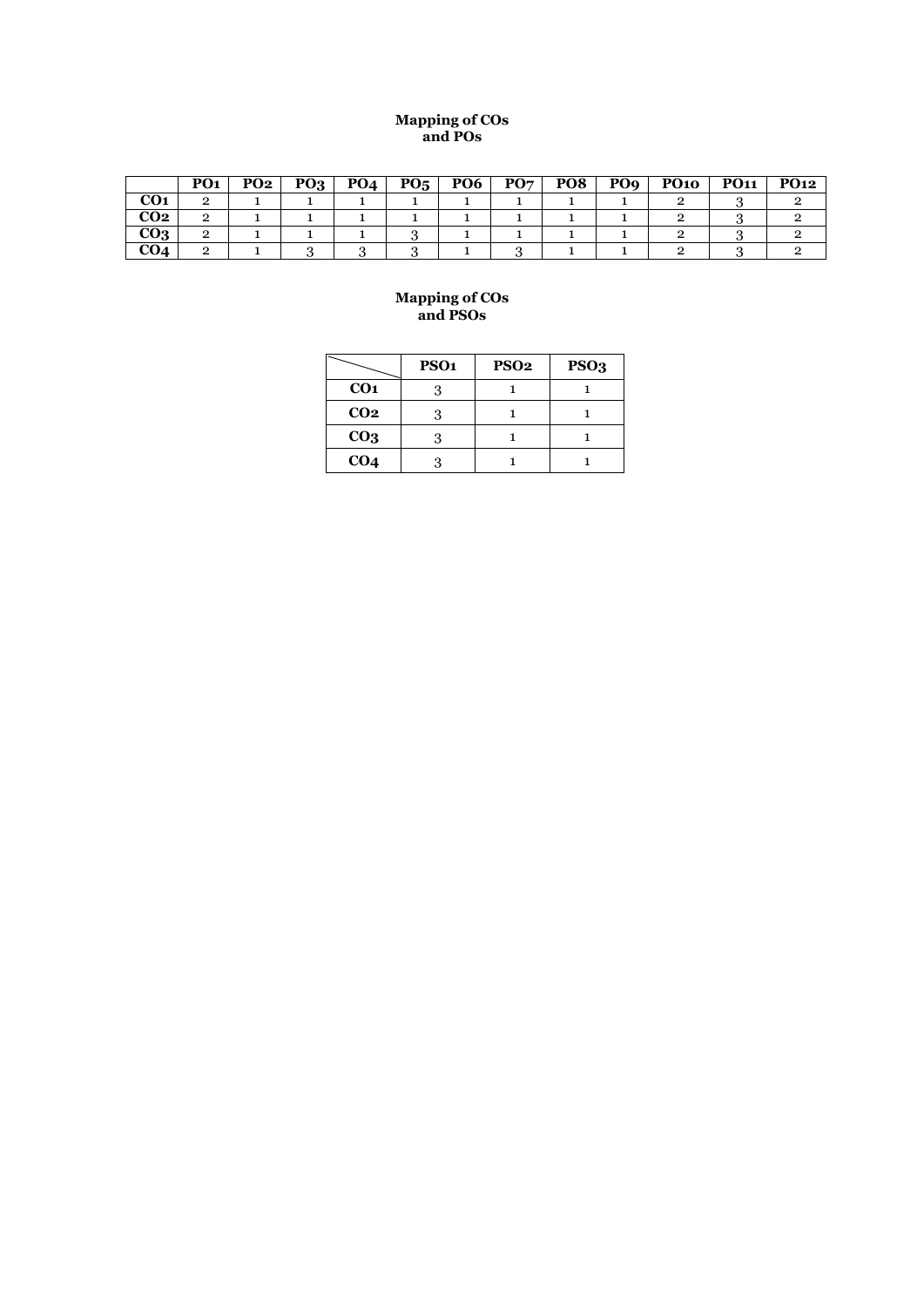# Electrical Machines-III Lab

[7th Semester, Fourth Year][CBCS]



Course Description Offered by Department Credits Status Code Electrical Engineering 0-0-2, (2) Program Core EL107401EL [Pre-requisites: Electrical Machines-II Lab (EL105402EL)]

# **List of Experiments**

1.To determine the negative sequence reactance of synchronous machine by rotating test.

- 2.To determine the negative sequence reactance of synchronous machine by line to line short circuit test.
- 3.To determine the negative sequence reactance of three phase alternator by static test.
- 4. To perform slip test on three phase alternator to determine d-axis reactance Xd and  $q -$

axis reactance Xq.

5.To perform open circuit and short circuit tests on a 3-Phase alternator for determination

of positive sequence reactance.

6.To determine the zero-sequence impedance of a star-delta transformer.

7.To determine Zero Sequence reactance of 3-Phase alternator.

8.To determine zero sequence reactance of 3-Phase induction motor

9.Synchronization of alternator with grid (infinite bus).

10.To determine equivalent circuit parameters of a single-phase induction motor by

performing no load and blocked rotor tests.

# **Course Outcomes (COs):**

After the completion of the course the student will be able to:

- 1.Demonstrate and explain the various methods of determination of negative sequence reactance of an alternator.
- 2.Demonstrate and execute the experimental determination of zero sequence reactance of 3-phase alternator, 3-phase induction motor and 3 -phase transformer.
- 3.Show and utilize the various methods of determination of positive sequence d-axis reactance (Xd) and q -axis reactance (Xq).
- 4.Experiment with synchronization of 3-phase alternator with the grid using various methods of synchronization.
- 5.Evaluate the various parameters of 1-phase Induction motor and analyze the performance.

|                 | PO <sub>1</sub> |                |          |                |   |  |   | $PQ2   PQ3   PQ4   PQ5   PQ6   PQ7   PQ8   PQ9   PQ10   PQ11   PQ12$ |                |   |
|-----------------|-----------------|----------------|----------|----------------|---|--|---|----------------------------------------------------------------------|----------------|---|
| CO <sub>1</sub> | $\Omega$        | $\overline{2}$ | 3        | $\overline{2}$ | 2 |  | ≘ | $\overline{2}$                                                       | $\overline{2}$ | റ |
| CO <sub>2</sub> | વ               | $\overline{2}$ | 3        | $\overline{2}$ | 2 |  | 3 | $\overline{2}$                                                       | $\overline{2}$ |   |
| CO <sub>3</sub> | 3               | $\overline{2}$ | 3        | $\overline{2}$ | 2 |  | 3 | $\overline{2}$                                                       | $\overline{2}$ |   |
| CO <sub>4</sub> | ີ               | $\overline{2}$ | $\Omega$ | $\overline{2}$ | ົ |  |   | $\overline{2}$                                                       | $\overline{2}$ |   |
| CO <sub>5</sub> | $\Omega$        | റ              | റ        | $\overline{2}$ | ົ |  | ≘ | $\mathfrak{p}$                                                       | $\overline{2}$ |   |

## **CO- POs Mapping**